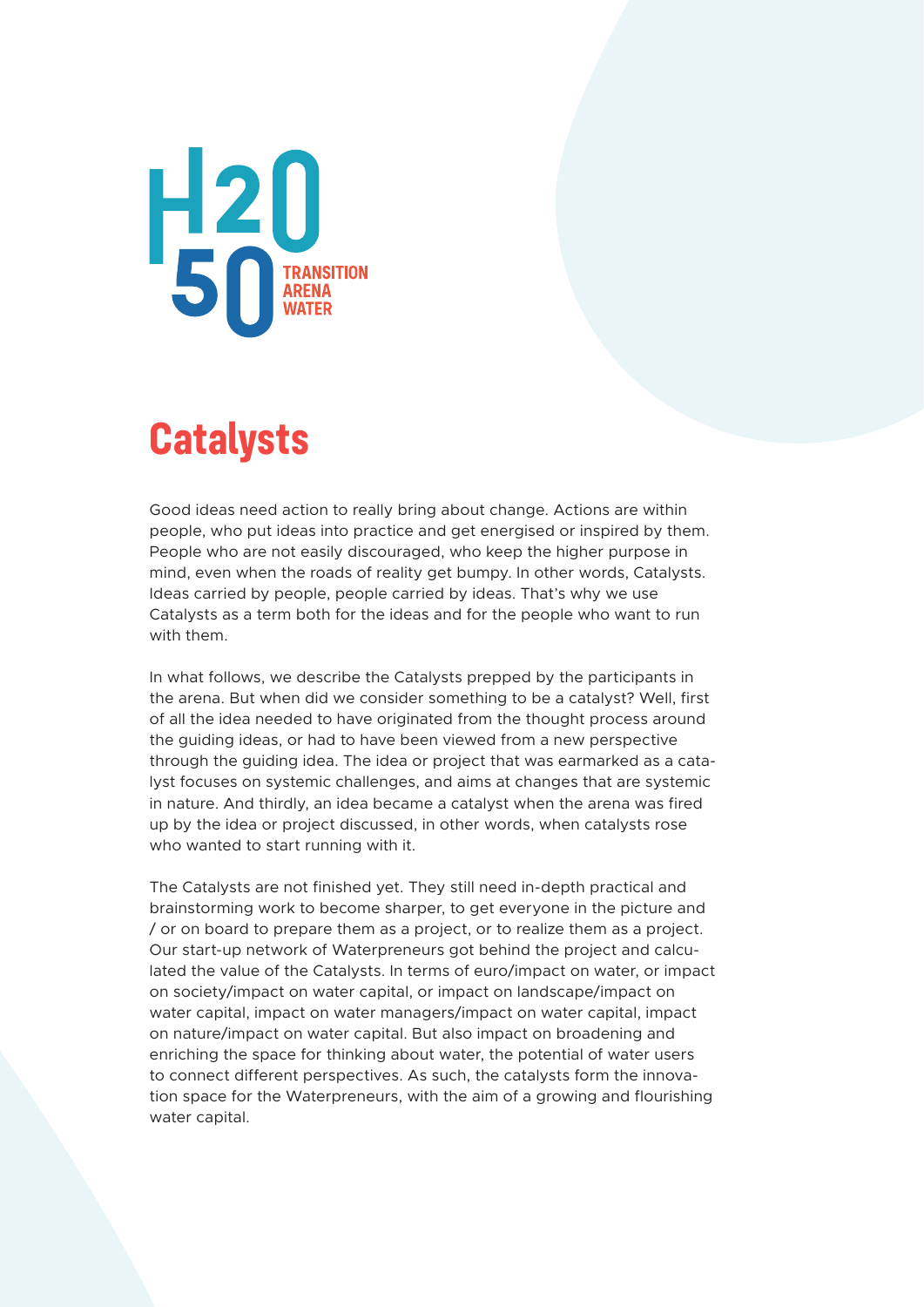#### **DISCLAIMER**

The Flemish Environment Agency, De Vlaamse Waterweg, De Watergroep, Aquafin and VITO - Vlakwa have created the opportunity to give leeway to a group of cutting-edge thinkers to develop a systemic view of water, and to challenge the watersector to shape a futureproof water system. The formulated ideas are not those of the initiators, nor do they represent their points of view. They are however considered valuable as an inspiration for the future water system.

This work is licensed under CC BY 4.0  $\left(\begin{matrix} \mathbf{c} \end{matrix}\right)$ 

(De Weerdt, Y. & Halet, D. (Red.), 2021)

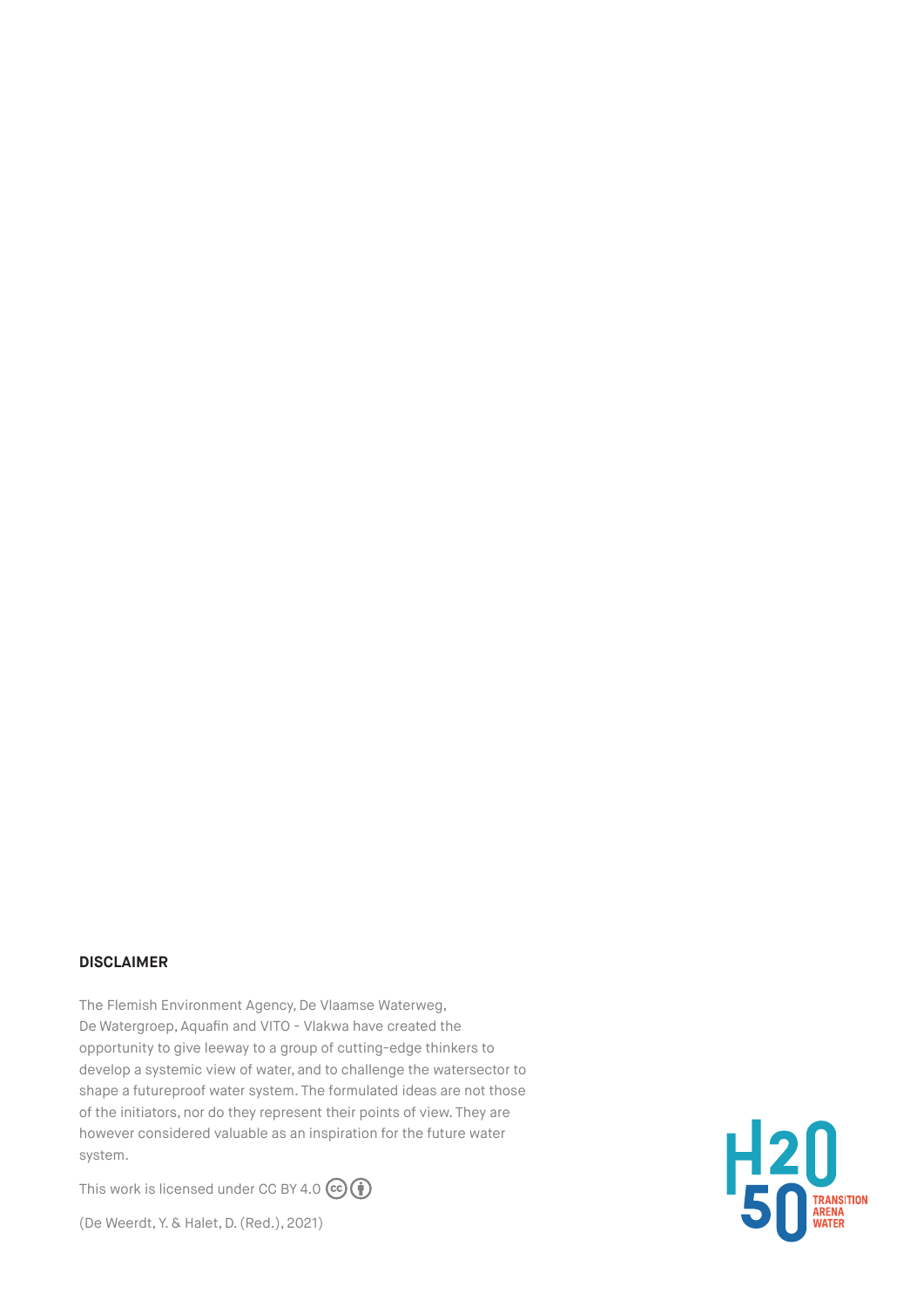### **THE BOTTLE FILLERS. A NEW LOOK AT THE DRINKING WATER**

*"Domestically sourced water' represents unquestionable quality, with an identity.*

#### **Watermark revisited**

Tap water producers and bottled water producers share the same goal: to bring pleasant-tasting and affordable drinking water to the public. Their model varies, but their raw material, water, turns out to be finite. So it is not certain whether both models can continue to co-exist, without putting pressure on each other. Pressure that is already being felt. Sometimes resulting, for instance, in unclear and contradictory information for consumers and a decline in the image of tap water. This image is part of what we call the 'symbolic capital' of water. For example, drinking water is strongly associated with a healthy lifestyle. Taking water to work doesn't necessarily mean you are healthy, yet you can earn some kudos by associating yourself with it. In the same way an expensive car is supposed to convey success. That is symbolic capital, and we find elements of it in the image of water.

The positioning of drinking water producers is very strongly based on that image. Some bottled water producers will claim that their water is not chemically treated, with the underlying message that chemically treated water is not really ideal. Tap water producers will claim that tap water undergoes more tests than bottled water. This battle for image risks undermining consumer confidence. Experts reassure us that tap water or treated waste water is perfectly safe. However, these days the public in Flanders has significant reservations.

Up until now, the question of drinking water has been very straightforward. You either chose bottled water from a natural source, or you drank water from the tap. The classic image in the minds of many consumers. The development of technology for decentralised water production, the growing awareness of micro-plastics, the growing range of applications 'for the tap' (auxiliary filters or built-in filters, rapid cooking systems, etc.), these are all evolutions that gradually hollow out and broaden the simple dichotomy between tap water and bottled water.

What's more, bottled water producers are already being confronted with water scarcity, and they too are forced to admit that they are not the only ones with claims on the water supply. For example, The Daily Telegraph reported in 2018 that there was already a conflict between the city council of Vittel and the company of the same name, when the city faced water shortages and accused the company of overexploiting water resources<sup>1</sup>. All these increasing 'pressures' from different sides seem to be redrawing the landscape of drinking water production and sales, which will be a difficult issue without consumer confidence.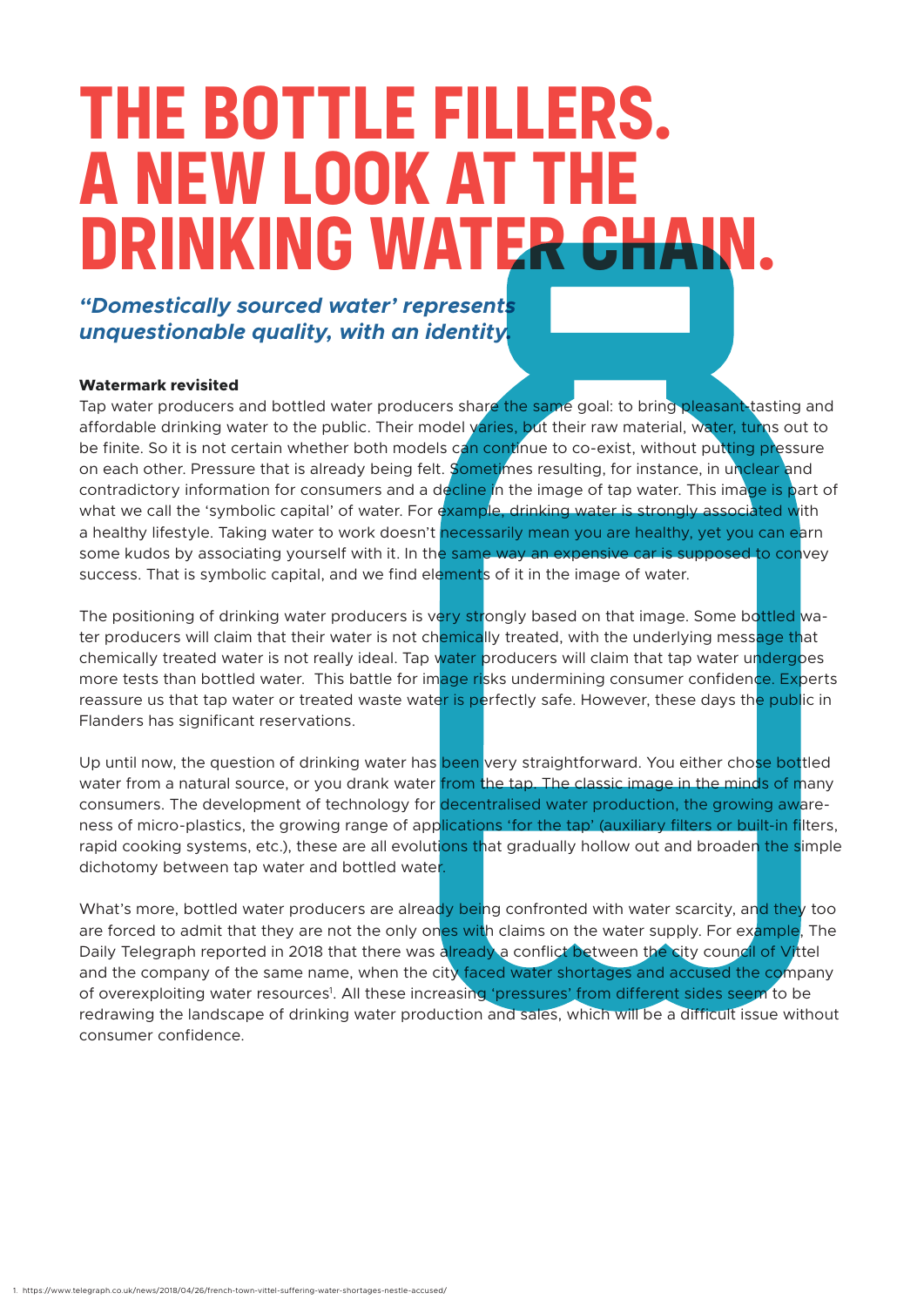Moreover, beneath the battle for image there is another layer of deeper and therefore more systemic causes. For example, the reason that tap water is rigorously tested is because of the higher vulnerability of tap water compared to bottled water. Protecting the drinking water network against pollution is one of the biggest challenges for tap water companies. A challenge that will continue to grow in the future, when alternative water sources will have to be used for our (drinking) water supply.

People are therefore thinking about how water consumption can be scaled back, but also about how we can reuse water. In addition, there are various reflections on an alternative 'parcelling' of the water supply chain, with one possible option being a water network that does not supply drinking water quality, but water that is then upgraded at the end of the supply chain. A good example of this is DC Water and Bosaq, who offer personalised water services that are offered to the customer 'after the meter' such as smart leak detection, variably controlled water demand, personalised flavouring, additives, etc. A tap water supplier who 'retreats' a little could therefore create space for innovation and entrepreneurship. But that raises new questions about inclusiveness, affordability, ethical issues, and so on. Exploring these kinds of avenues in co-creation can create powerful openings to examine bottled water production, tap water and circular production and end chain in a synergistic and future-proof context. Implementing a reflection exercise based on a customer journey could bring clarity in this regard.

**Who will set up a Customer Journey to map out the complete process between consumer and product? This relates to both direct contacts between the consumer and the water company as well as indirect contacts, such as opinions of others via social media, blogs and reviews. As such, we provide insight into the customer experience, in order to improve the image of drinking water. We redesign value chains based on these insights, and look for opportunities to bring together value models, technology and image enhancement into a model that strengthens Flemish Water Capital.**

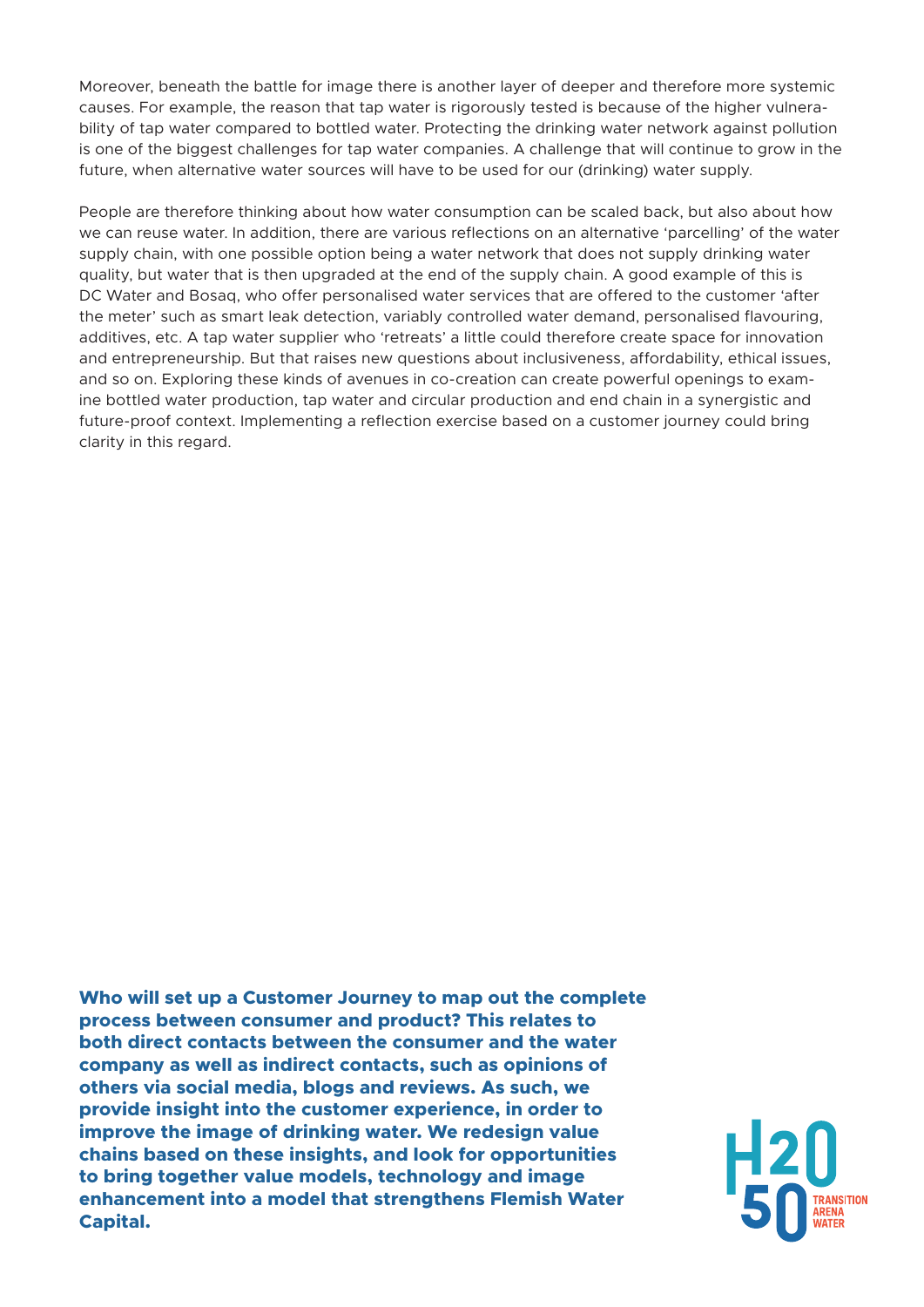## **FLANDERS IS EVAPORATING, EARTHWORMS TO THE RESCUE?**

Local authorities in Flanders are encouraged to draw up rainwater plans. These plans need to present a detailed vision of how they intend to use rainwater as an alternative water source, to capture it and allow it to infiltrate the source, store it in buffer zones and/or slow down its drainage rate. The need to switch from rapid drainage to capture is widely acknowledged. In practice, the needed switch is happening (too) slow. Besides the fact that only a limited number (10%) of municipalities have a rainwater plan, these plans still strongly put the emphasis on water drainage.

One phenomenon, which will delight Scrabble fans, remains out of the picture for the time being: evapotranspiration. You could describe it as the sweating of the soil and plants. And this evaporation process plays a more important role in the system than many people suspect or realise.

Approximately half of the water available every year in Flanders comes from rainwater (the other half is water flowing into Flanders via rivers). And here's the thing: 70% of the water that falls on our territory evaporates! Around 25% penetrates into the soil, and 5% drains away (through watercourses and sewers). Furthermore, climate scenarios suggest that in future summer periods, more water will evaporate on the surface and from the soil than will fall as rain. And the disparity is only going to expand, because summer rainfall will decrease and evaporation will increase.

Evaporation in itself is not necessarily a problem. But due to the extent of it, it at least merits an exploratory question at a time when it is becoming increasingly difficult to meet our water needs.

Evaporation is determined by various factors. For instance, the type of greenery and vegetation, and their specific growth stage; the types of soil cover for paved surfaces, humidity and solar radiation, and temperature and wind. Each of these factors could be an answer in bringing down evaporation losses.

Is evaporation significant then, one might ask? To give an idea of the order of magnitude: the water we use in Flanders is 10% of what evaporates. So there is considerable potential here to make our water management more robust. This doesn't have to be complicated or expensive. Natural windbreaks can help for example, such as hedges or rows of trees, because less wind means less evaporation. Porous road surfaces help by creating a cooling effect. When *trees*, plants and crops are planted, the evaporation characteristics could be examined in more detail (the popular poplars, for example, sweat away a significant amount of water compared to other trees). Applying soil improvers that store water in the soil faster and more effectively, thereby slowing down evaporation, could also help. But wildlife can also offer a solution: earthworms help the soil to capture and hold water. Taking care of the earthworm population could then help in this regard.

. Evapotranspiration is the amount of water vapour in millimetres that dissipates into the atmosphere It is the sum of evaporation from the earth's surface and transpiration from crops. 2. https://www.vmm.be/water/droogte/impact-droogte-op-grondwater 3. https://klimaat.vmm.be/nl/web/guest/klimaatverandering-in-detail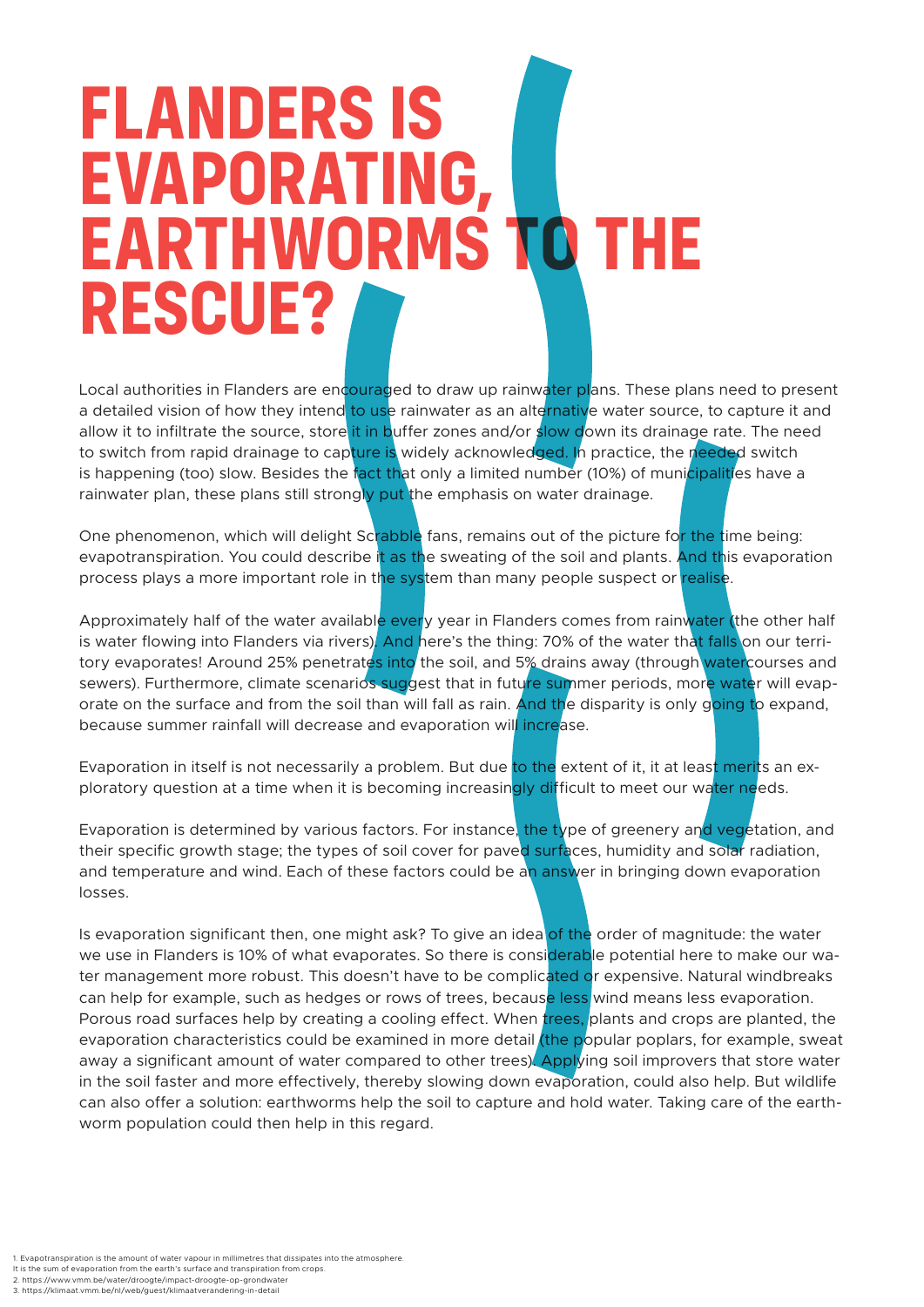Evaporation is therefore a significant element in our water management, and it can be tamed by simple measures. Tamed, because we don't want evaporation to stop completely. Evaporation provides humidity and cooling, and we need that to make life comfortable. It creates clouds, which in turn offer shade, or retain heat at night, and so on. That is why it is especially important to look at where slowing down evaporation can also provide other added value. Trees instead of a lawn in the garden inhibit evaporation, and enhance biodiversity simultaneously. Greenery in a city cools it down, thereby taming the evaporation of paved surfaces, but at the same time contributing to well-being and liveability, and water buffering.

Although evaporation has long been an issue in warm, desert-like areas, it seems to have stayed under the radar in Flanders. This could be due to various aspects of the water policy as identified in the arena process. First of all, calamities in the water system, floods, serious damage to water quality, and major water shortages turned out to be strong drivers for policy agendas. And evaporation does not cause disasters. Nor does it have any impact on infrastructure, or cause any visible damage. The instinct to control and manage, often using infrastructure, which would characterise water policy in many areas, is not applicable to the problem of evaporation. It requires a more proactive and integrated vision of the water system, which results in ideas for effective management of earthworm populations instead of concrete sewer pipes with a diameter that can be calculated. You could say it is a matter of having a different mindset, and for that very reason it is interesting and relevant to explore further.

**We want to gain better insight into the issue of evaporation, and by experimentation, build a better understanding of the potential of evaporation as a solution.**

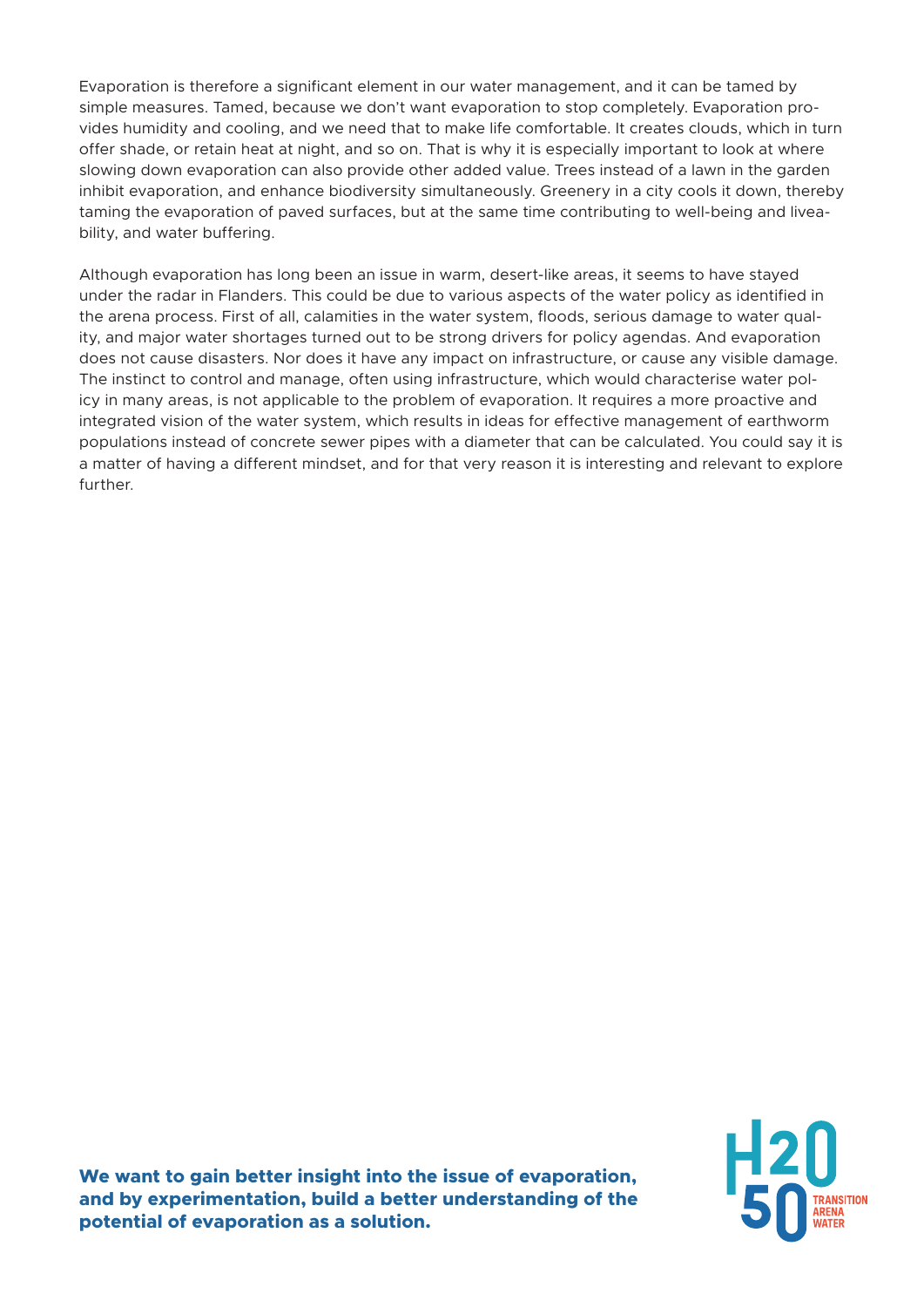### **WHAT IF WE ONLY USE DRINKING WATER FOR DRINKING?**

What if we only use drinking water for drinking? It seems trivial. Even though it is estimated that only 30% of total water consumption requires water of drinking water quality. Nevertheless, a few years ago the group of civil servants and designers involved in developing the Paterssite in Sint-Niklaas were unable to come up with an answer straightaway. The question emerged along with the idea of using the large roof of the chapel on the site to collect water for the rest of the site, which would include several dozen houses, built around the old square garden of a former monastery. "You'll never be able to meet the water demand of all those homes with that?", someone pointed out. Someone else asked what exactly the demand was. Around 120 litres per person per day was the design guideline, was the reply. And that is basically all drinking water from the water mains? Yes. But it's not only for drinking water, apparently. After all, we also flush the toilet with drinking water. We water the plants or the lawn with it. We fill the swimming pool with it. We use it to wash the car. And ourselves. We cook vegetables in it, or make coffee with it. Pretty much without restriction. It is estimated that 1 litre out of 120 is actually drunk. If we include the water for preparing food, we end up with just 5 litres of the highest quality drinking water that we actually need. So, what if we just used drinking water for drinking? Instead of using the status quo, which will exert ever more pressure on our water supply, as the benchmark for new approaches, whereby unsustainable practices are set in stone for decades to come, take the preferred situation as a starting point for the design. We would explore that idea.

Where do you start? The idea prompted a lot of questions. The first wave of questions in this regard is how the various needs that drinking water from the tap currently meets can be met without drinking water. We introduced the idea of 'reverse leapfrogging'. We generally assume that with our insights and technology we can help developing countries avoid the mistakes that we ourselves have made, so that those countries can 'leapfrog' straight to sustainability. The opposite concept, whereby we can learn a lot from them, is less familiar. And yet from a systems perspective there is a strong case for reverse leapfrogging, learning about solutions that need to work in a context of scarcity. Because, as we just illustrated, our systems were designed in a context of abundance. 120 litres of drinking water-quality tap water per day, per person, no questions asked, without flinching. Anyone who has ever visited India knows that you wouldn't dare to reveal that fact over there.

That brought us onto a project in India in which we were involved. At the time, the project was just looking at the possibility of generating energy by fermenting the contents of dry toilets, for the kitchen of a local school where disadvantaged children received schooling. That's right, dry toilets. In a context of scarcity, with no water, let alone drinkable water, people design dry toilets. European technology developers also design them. But you can hardly find them here in Europe, although we are starting to slowly see them appear, especially in the form of urinals. By a rough estimate, dry toilets could help achieve significant savings: about 20 litres per person per day, which is roughly one sixth of the consumption figure at the time. Take 50 houses with an average of 2 people (a conservative estimate). Then we save 100 x 20 = 2000 litres per day, so 14,000 litres per week or 728,000 litres per year. That simple calculation made an impression. Various figures are bandied about that deviate from this figure to some extent, but the aim was not to make an accurate calculation, but to see that playing around with assumptions is a powerful way to create new room for solutions.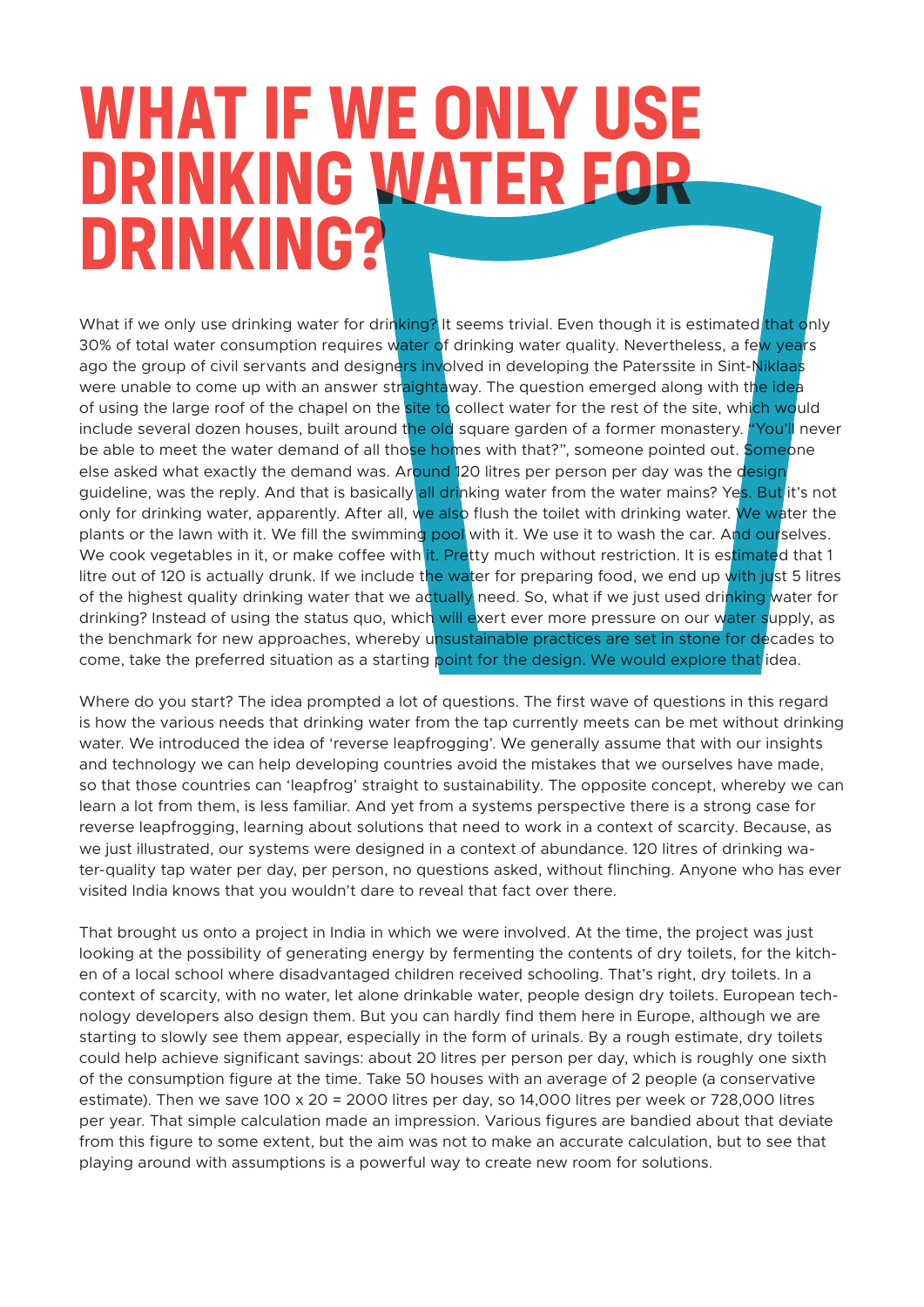The group was enthusiastic about seeing how far the idea could go. We discovered a second avenue to find alternative ways of meeting the needs: to get ideas, not only can you explore space, but also time. In the meantime, the idea of restricting the demand for water had become associated with the monastic life that had once taken place on the site. At that time, frugality was an important virtue. Not because of the limitation, but because of the freedom and comfort that came from that limitation, someone explained enthusiastically. They went on to highlight the importance of collectivity and connection with the surrounding community, which the monks had considered very important. Frugality as a comfort combined with the connection with the environment was updated under the idea of organising a laundry bar for the future residents of the site. In the neighbourhood next to the Paterssite, there was a laundromat that had been struggling for some time to attract customers. The idea emerged to invest via the project development in an ecological overhaul of the washing machines in the laundromat, in exchange for a laundry service for the residents. The new washing machines immediately reduced the impact of all the washing done by the other customers. The positive corollary effect of this idea emerged some time later. If the residents received a laundry service included in the purchase of their home, then a laundry room was no longer necessary, nor was the door to the laundry room, which also took up space. As a result, social housing could be built at a lower cost, without sacrificing living space. This drew our attention to a third, sometimes overlapping and sometimes complementary avenue for alternative solutions: multiple value creation.

Laws can prevent dreams from becoming reality, as can practical objections... The final project was unable to realise this vibrant creativity at this level of ambition, but the idea is still incorporated in the site's master plan<sup>1</sup>. Nevertheless, in recent years, the idea has only become more relevant, and therefore merits much more thorough scrutiny. This brings us to a second set of questions: what is needed to realise these new solutions? You can find out by starting with the core idea, and then build the network around it, as it were, to make it work. For dry toilets, the toilets themselves of course, but also other ways of keeping them clean (no substances that affect the fermentation) and using the toilets, namely for men - in more abstract terms, different user practices. And if water is no longer used, does everything get adequately flushed into the sewers, or do these have to be modified as well? - in more abstract terms: different infrastructure. For our second example, the question is how the sketched revenue model can be translated into rules for the interactions between, and money flows between, all those involved, which take account of, for example, tax and mortgage lenders' rules - in more abstract terms, different institutional or policy arrangements.

That brings us back to the laws and practical objections that stand in the way. If you know how to deal with them, they can become your allies. This is possible if you consciously use them to identify which new practices, infrastructure and arrangements are necessary.

**We therefore invite Waterpreneurs to get started at the point of departure, at different levels of scale: at the level of a single home, at the level of an urban development or urban district, and possibly at the level of a stretch of riverbank covering the border between Belgium and the Netherlands, in order to investigate whether the reversal of the design logic might not even affect the water level in the Meuse. But the link with the energy transition is also relevant in this regard, because at a time when there are increasing calls for a major energy renovation wave of existing assets, the link to water infrastructure ought to be part of this.**

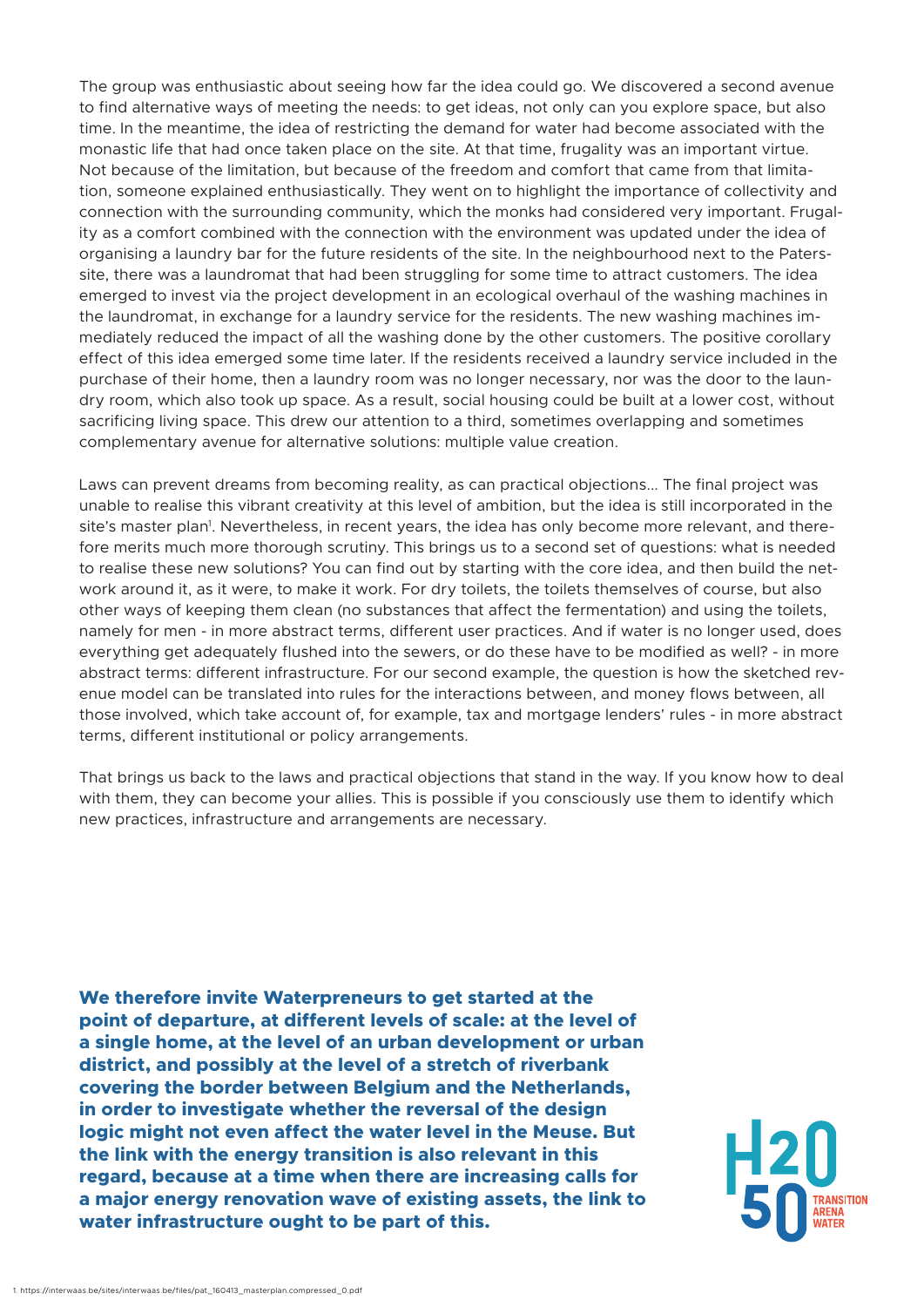# **THE WATER CAMPL**

#### *"Water, in all its forms, is what carries the knowledge of life throughout the universe."*

#### **- Anthony T. Hincks**

#### **Network of multidisciplinary thinkers and doers**

Our world has long been characterised by the gravitation towards specialisation in certain areas. Water is no exception. As a result, disciplines that were naturally connected to each other were separated in intellectual terms. Specialism resulted in a fragmentation of knowledge and actions.

Specialisation did, however, provide much and deeper knowledge of the disciplines and was well able to provide effective support and orientation in the envisaged water management. Nonetheless, the problems and challenges now arising from climate change and new economic realities require more than specialist knowledge. It is becoming increasingly clear that the disciplines are an inseparable part of a larger system. This means that solutions to the challenges need to be approached from the perspective of multiple disciplines, in order to optimise the synergy effects. In other words: a systemic way of thinking and acting is essential to arrive at new insights and solutions. This offers an opportunity to restructure the existing specialisms, complement them with new areas of knowledge, and prepare them for systemic water management for the 21st century.

#### **Network of multidisciplinary thinkers and doers**

Water is the basis of our existence here on earth, and it is therefore logical that we see it almost everywhere in our society. In our food supply and food processing, in the built environment, in transport, in the recreational sector, energy, etc. The knowledge and insights we have about water are brought together in a central place, physical or otherwise. This allows the various disciplines to learn from each other, develop crossovers, etc. Apart from enriching and sharing knowledge, we can also consider and give room to the switch from conceptual thinking to formative thinking. In other words: how do we translate the knowledge from thinking to doing? The platform/campus will also initiate practical translations of knowledge and ideas - so that changes, improvements and innovations can actually take place.

#### **Exploring what a water campus looks like.**

If a central water site can help better identify and address water challenges, what would it look like? Is it a physical campus? A digital platform? Or is it a combination of both? What do we need to do, and what not? What parties (organisations and people) should/could be part of this? What would it cost to set up and maintain such a site?

**Can we draw up a project business plan to set up a network of interdisciplinary and transdisciplinary thinking on water, and what parties and resources do we need to assess this?**

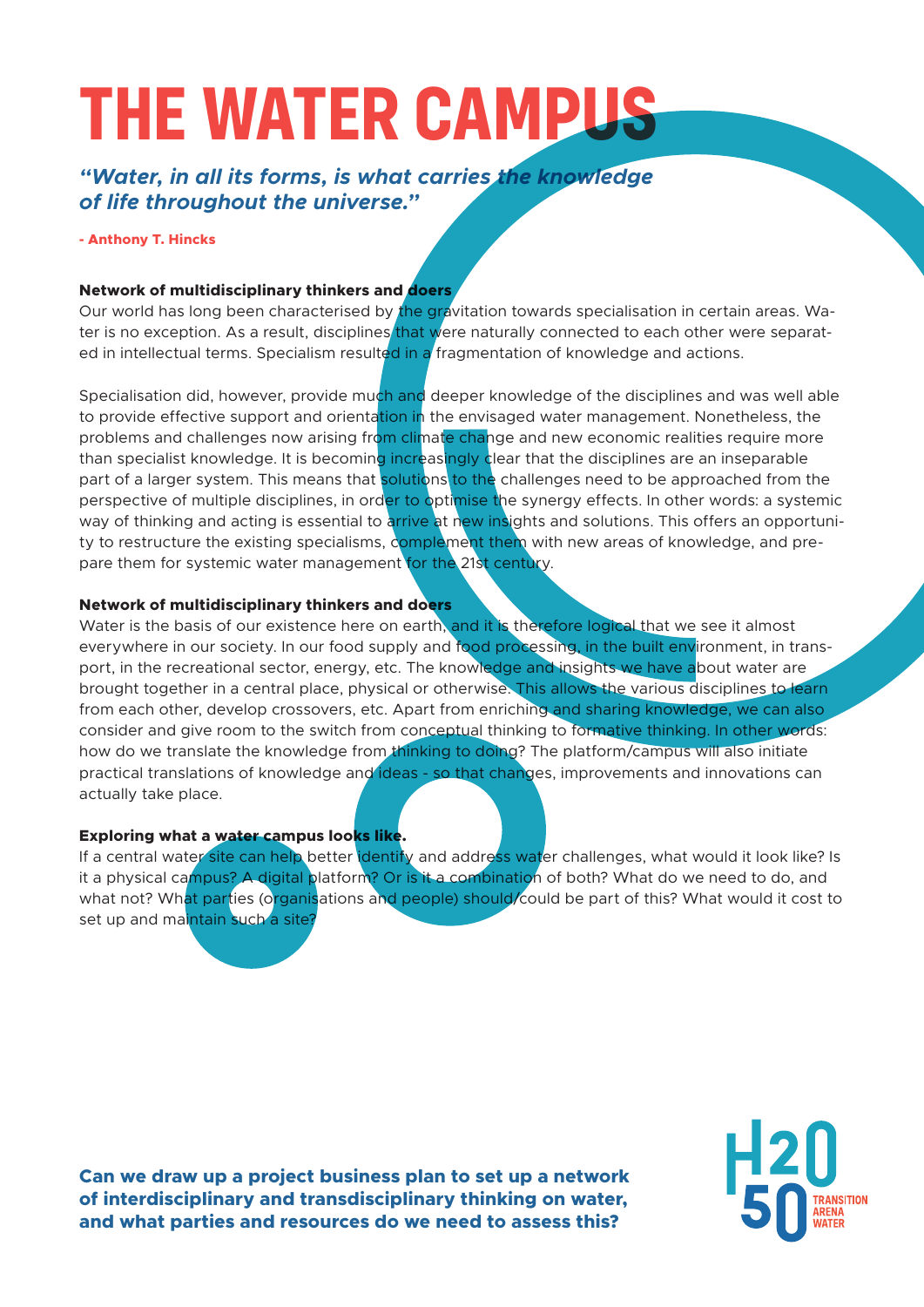# **(WATER) EDUCATION**

*"They both listened silently to the water, which to them was not just water, but the voice of life, the voice of Being, the voice of perpetual Becoming."*

**- Hermann Hesse**

#### **From knowledge, through competencies, to wisdom**

The educational system as we know it is primarily based on the transfer of knowledge to the student, thereby increasing the latter's capacity. Knowledge is often seen as essential for the development of an individual, so they can function effectively in society. Knowledge is power, and with sufficient knowledge, a person can contribute to the (economic) prosperity of society. Society has become increasingly complex in recent decades. And although the education system has tried to adapt along with it, it has fallen behind. The speed of change in society has been simply too high to allow the necessary adaptation/renewal in education to occur. Both the way we learn and what we learn will have to take a new form.

#### **Embracing complexity (thinking)**

The recent new vision of the HOGent (Een leven lang leren en laten leren, 2020) stated (translation):

*"Moreover, we can now see the extent to which everything is interlinked in the social and economic system that has developed over the last 30 years, since the end of the 'short 20th century' in 1989. A bat in China can paralyse entire sectors (tourism, aviation) in a matter of weeks, unleashing global disruption like nothing ever seen before.* 

An adaptation of the way in which global logistic chains have become organised is inevitable. The *far-reaching specialisation and 'single sourcing', and the associated short-sightedness, caused by 'gains' (in terms of efficiency, costs, standardisation, etc.) in the short term, will have to be replaced by systems thinking and a holistic approach, in which people will once again occupy a much more central position.*

*All these challenges will require a different mindset on the part of everyone in society. We will have to become more flexible in our thinking and actions. We will have to think more out-of-the-box. We will have to invent new systems and technologies, and combine existing ones in a different way."*

The recommendations of the recovery committee also emphasise competencies such as systems thinking. The experts in the economic recovery committee put it as follows (translation):

*"Finally, commitment to a sustainable economy also requires the development of sustainability competencies. These are not only technical in nature, but also include aspects such as systems thinking, long-term thinking, being able to solve complex problems, and stakeholder management. Innovations in education, e.g. by focusing on sustainability projects, are necessary to develop these competencies in future generations from the early beginning of their school careers".*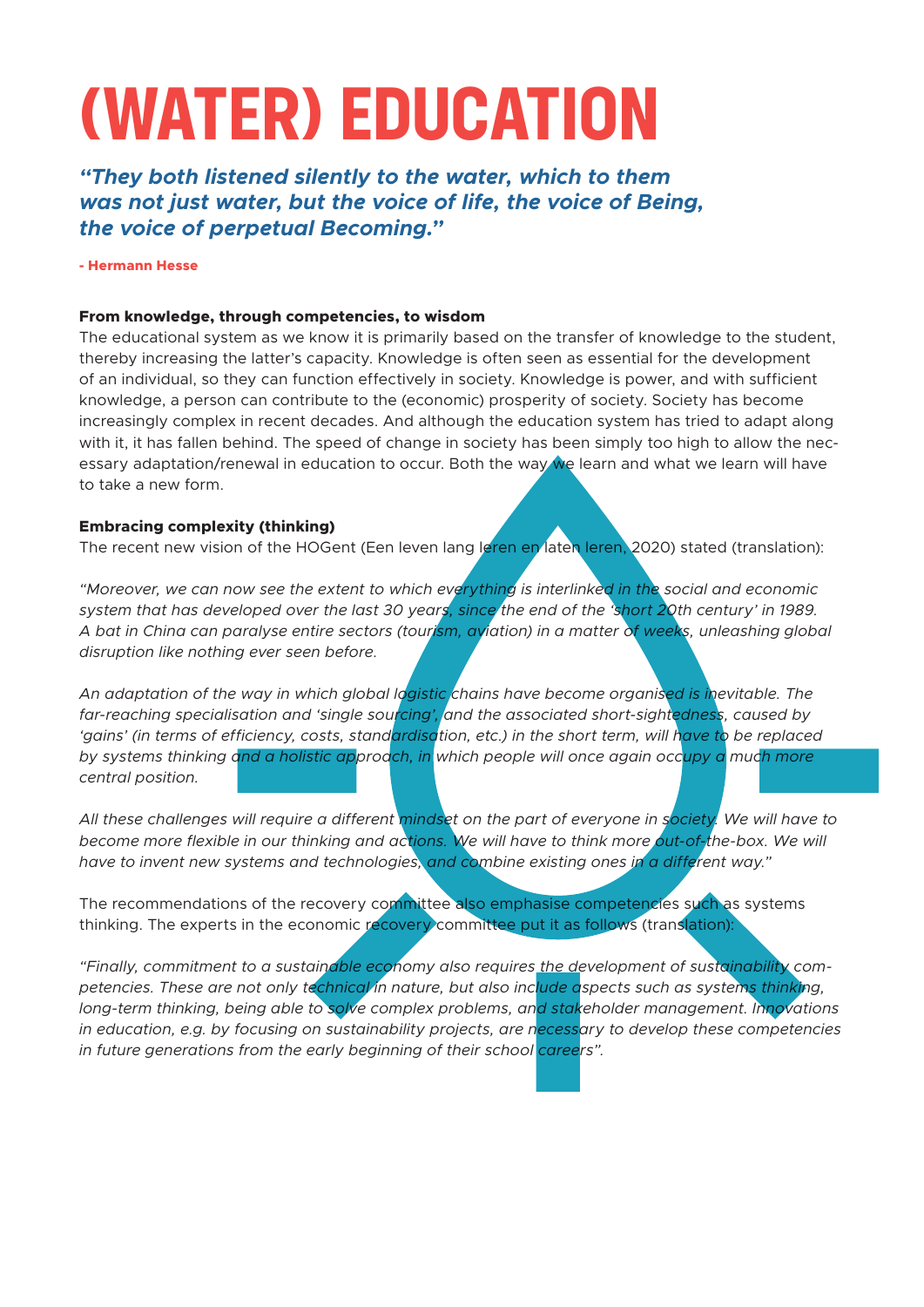As such, systems and complexity thinking is seen from different angles as an important lens to understand the world. To this end, it is also advisable not only to take the regular Western scientific philosophy as the basis, but also to incorporate Eastern scientific philosophy. Whereas Western philosophy is based on reductionist principles, the starting point of Eastern philosophy is that of the whole. A symbiosis of these two scientific philosophies could be a good basis for scrutinising and understanding the world in which we live, where everything is connected to everyone. As a result, the capacity of people and organisations to act and educate fits in better with the developments of our time. To achieve this, starting from the educational system makes more than sense.

#### **From compulsory education to compulsory development** (to paraphrase Eva Vesseur)

Knowledge alone is not enough to meet the challenges of our complex society. As a result, we are seeing trends that increasingly focus on competencies. Not just in education, but also among employers. These employers also see that their organisation has to operate in a complex world. Not only does this require knowledge, but also creativity, collaboration, systems thinking, problem solving thinking and critical thinking, digital and communicative competencies, and so on. But also the ability for self-development, self-expression and self-guidance.

**Who can and wants to take the initiative to create a space within their organisation in which they can try and learn with a systems-oriented approach, or would support a training course designed for this purpose and encourage the active participation of employees and colleagues?**

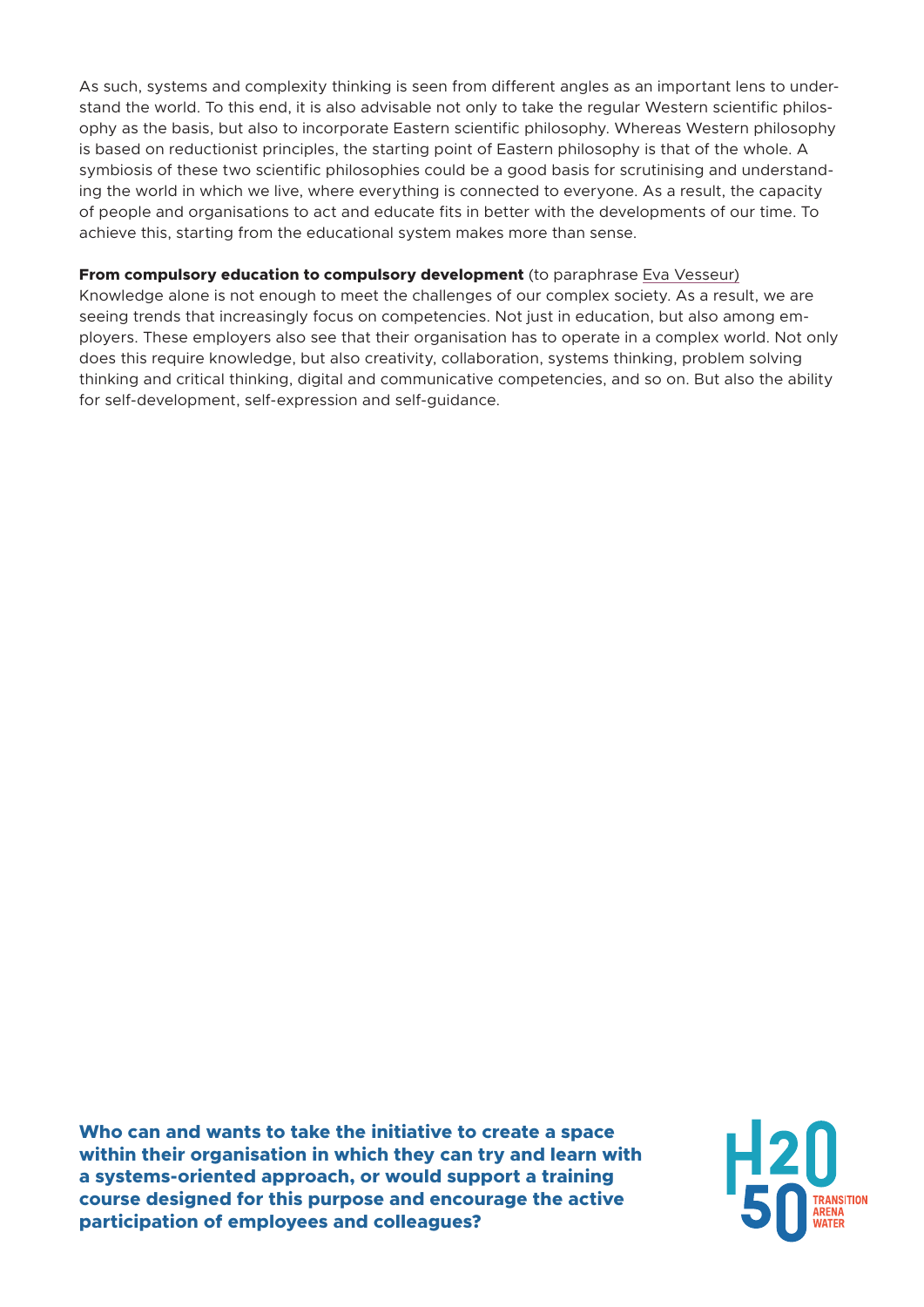### **WATERB WATER MET CONNECTS IN ADDED VALUE.**

A philosophical project, as Bernard Haspeslagh called it. Because the classic economic paradigms cannot contain the total added value of their project on buffers and agricultural methods, for businesses, people, the environment and nature, and the cost-benefit ratio in the narrow sense can therefore not work. A number of added values are not yet visible either, or have not been made visible. Ranging from a rather conventional question about reducing the cost of water purification, to the welfare of the farmers involved, who may have to contend with a little less uncertainty because of the buffer that was created by Ardo: this will become increasingly important in the coming decades, when climate change will cause more and more frequent droughts as well as extreme rainfall. Or perhaps social cohesion and solidarity will be enhanced, now that a group of farmers has been brought together in a cooperative. Ideally, the cooperative can be arranged in such a way that each participant benefits from frugality and purity in their interactions with water. And isn't biodiversity improving in the region, now that potentially harmful substances are not being used as much to grow vegetables for Ardo?

As such, we are proposing a project that aims to investigate how the regional water metabolism, of which Ardo is part, distributes, connects and can strengthen social (added) value, and thus lead to greater regional water capital. In other words, it is a quest for the nature and design of multiple value creation around Ardo.

We are looking into how we can visualise (or map out) the different values that are connected and made possible through the metabolism. We have chosen the buffer as the core, and try to make the water flows around it visible, and see how value flows (can) relate to this. We examine which practical aspects are necessary, and which infrastructure and institutional arrangements.

To start with, regarding the buffer itself: how big does it need to be ideally, to use too much water in some parts of the year, and during droughts at other times? Which laws and practical objections stand in the way in this regard, and what infrastructure and/or institutional elements can provide a solution? For example: what infrastructure is necessary to make it (cost) effective for users? Which rules follow from the earnings model, which rules can promote frugality and purity? In what (cooperative) institutional arrangement can they be brought together?

The next series of questions concerns corollary elements. What changes in farming practices are needed to enhance frugality and purity there? Which laws and practical objections stand in the way in this regard, and what infrastructure and/or institutional elements can provide a solution? The same questions can be asked for Ardo itself, and for other possible participants in the system. The answers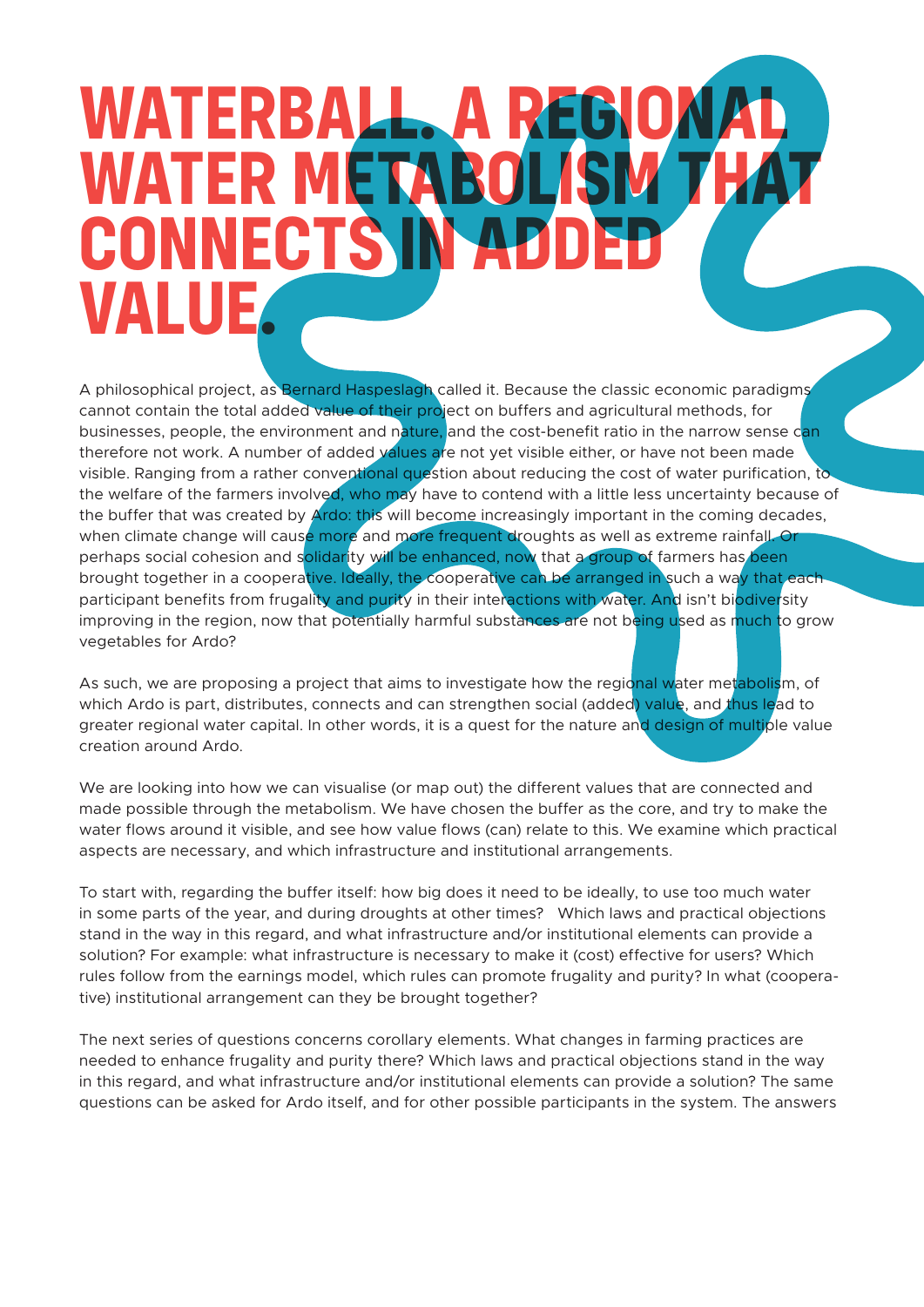to the questions about the buffer and the corollary elements together can paint a picture of what a coherent and feasible regional water metabolism might look like, and what is needed to make it work.

We look at the ins and outs, those which can be manipulated (drinking water consumption, pumps and locks, e.g.) and those which can't (rainfall) on different scales (building, district, city, region). We examine the maximum volume of water we can hold, and what the effect would be for regional actors, landscapes and activities. And get an idea of the possibilities of more extensive reuse.

The driver for the research and learning process is action. Understanding the water metabolism and identifying the key questions is done alongside activities in the water metabolism. Looking how the system responds in this respect, and from there developing new approaches, and making the impact increasingly visible, thereby developing an ever stronger basis for system innovation practices, that is the goal.

**Who is investing in this inter(active) network, or Water metabolism? In making systemic changes visible under the influence of new partnerships, value networks and technology-society interfaces in the area of integrated water approaches (hydrology, governance, business models, health, etc.), in the Ardooie region. We are looking for investors who are fans of Moneyball, a film in which a young economist makes a difference in scouting for new talent for a team by revealing values of these players that were previously unidentified.**

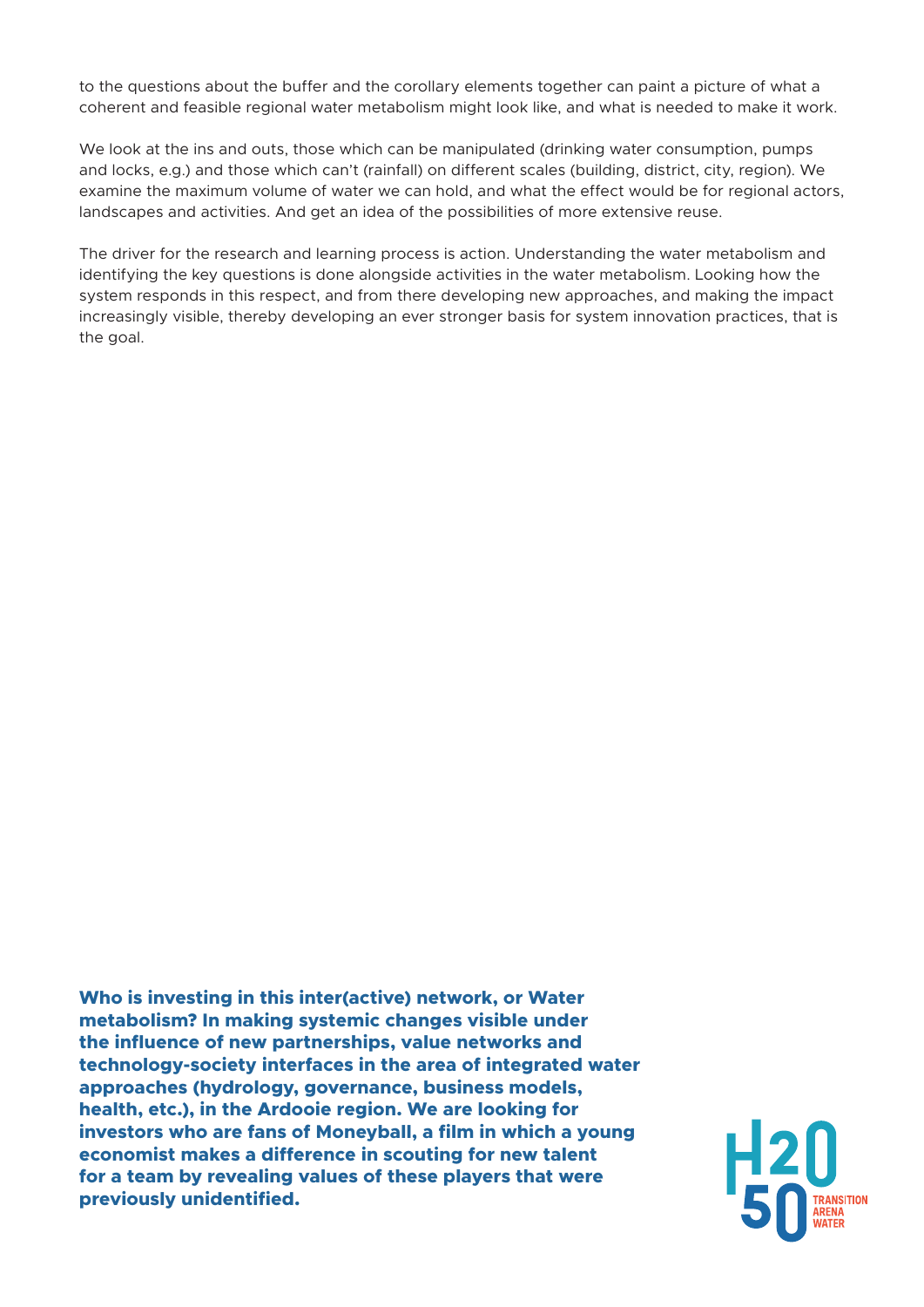# **WATER IS WHAT THERE IS.**

*"Water is the most extraordinary substance. Practically all its properties are anomalous, which enabled life to use it as building material for its machinery. Life is water dancing to the tune of solids."*

**- Albert Szent-Gyorgyi**

#### **Water carriers in motion - about the 4th type of properties of water**

In modern society, but also long before, water was primarily studied from the perspective of what we call the first 3 properties of water. These are the physical properties, such as electrical conductivity, colour, transparency and temperature. Then come its chemical properties, which are mainly determined by substances present in the water. And thirdly, the biological properties of bacteria, algae, water fleas, macrofauna, plants and fish present. An impressive amount of research has already been conducted into these properties. And despite the fact that, as a result, we know that the properties of water are often unique, we still do not know much about this substance that is essential for life on earth.

*Of all known fluids, wrote chemist Felix Franks, 'water is probably the most studied and least understood'. There is an excellent liquid theory that can explain how liquids will behave surprisingly accu*rately. But if you want to understand water, this theory is of very limited use. Every time you drop an *ice cube in a drink, the strangeness of water is clear to see. You see a solid substance floating on its*  liquid form. When other liquids cool down and become solid, they shrink. That is not the case for ice, it floats because it does something odd when it freezes. It expands. At the basis of this property lies the *polar character of water molecules that allow hydrogen bonds to form, thereby creating vast three-dimensional networks of water. These networks are not static, rather the connections between them are broken and re-created in a trillionth of a second.*

*These weak connections and their ability to bond and separate quickly are (i) at the basis of many important biological processes that take place within cells, (ii) why water is liquid at the prevailing temperature and pressure on earth, but (iii) also why ice has a lower density than water. Another water anomaly is, for example, the Mpemba effect. This is the phenomenon where hot water freezes*  faster than cold water in certain circumstances. There has as yet been no definitive explanation of *why the Mpemba effect occurs. To date, a list of more than 70 water anomalies has been identified.*

The more research we do into water, the stranger it becomes and the more questions it raises: "Is there information hidden in these intrinsic properties of water, or can we add information to water? Regular water management still focuses to a very large extent on the standardisation of the first 3 properties of water. For the time being, there is only a limited focus on the intrinsic properties of water, which we refer to as the 4th property here.

In recent years, however, the trend has been ever growing interest in the more unique properties of water. Not In the least because we see that for the challenges we face when it comes to our water systems, the standard knowledge and methods no longer appear sufficient.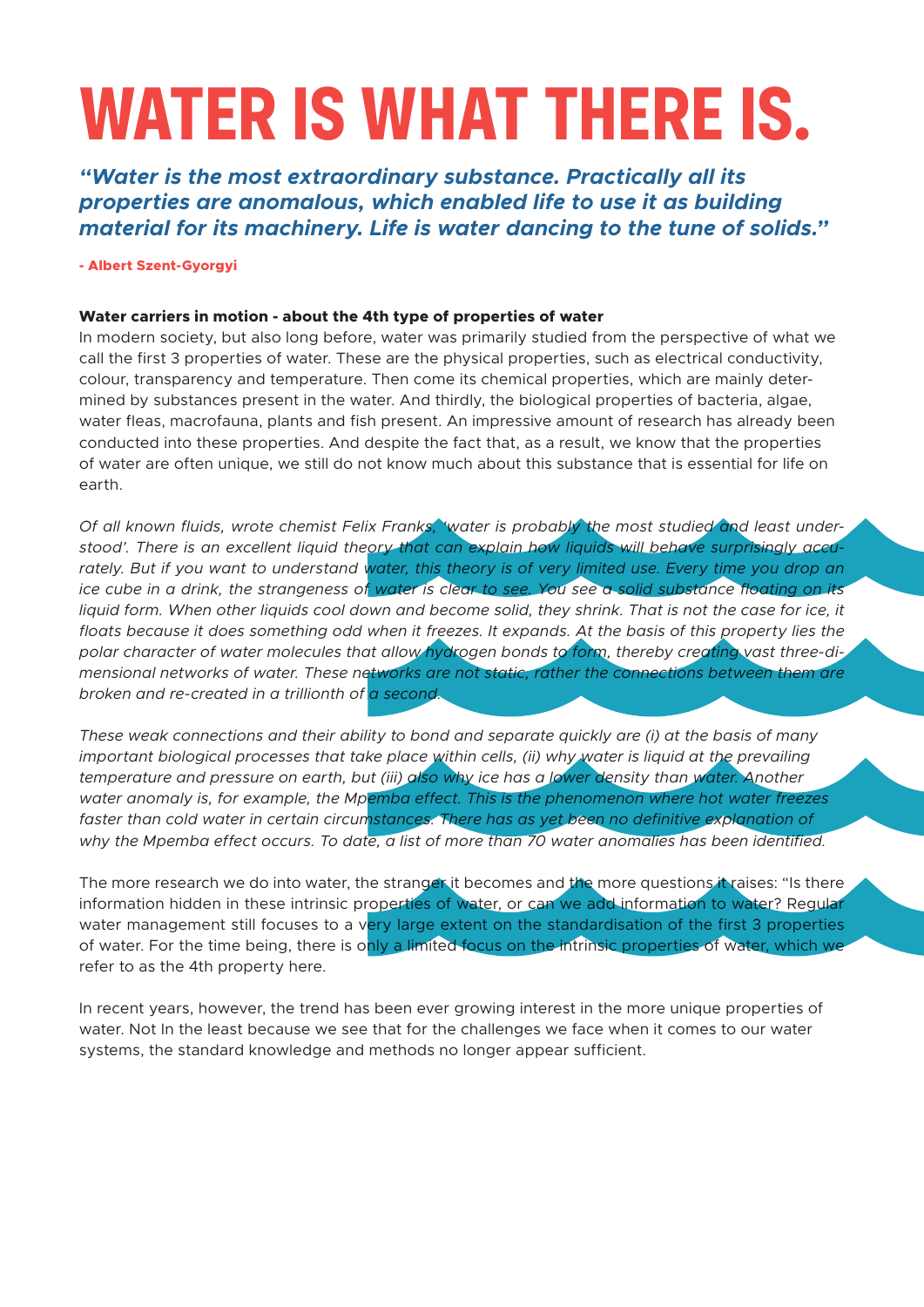**We are setting up this project as a plug-in to research sewage water as a 'mirror' for the COVID crisis. We are broadening the 'measurements' in the project from a perspective of deeper reflection on the 4th property of water. Where possible, we are connecting the reflection with tangible traces that help interpret the integration of the 4 properties of water, and the development of a more holistic view on water. Can we imitate natural water flows to revitalise sewage water or stored water for irrigation? Can we also give water 'information', or just extract information from water?** 

**As such, we intend to create a 'flow' via the plug-in: How and where and with whom can we find and interpret the knowledge that is there? What can we do with it? In other words: can we identify the most important and unique properties of water and investigate how these can be used in diverse fields where water is active and essential?**

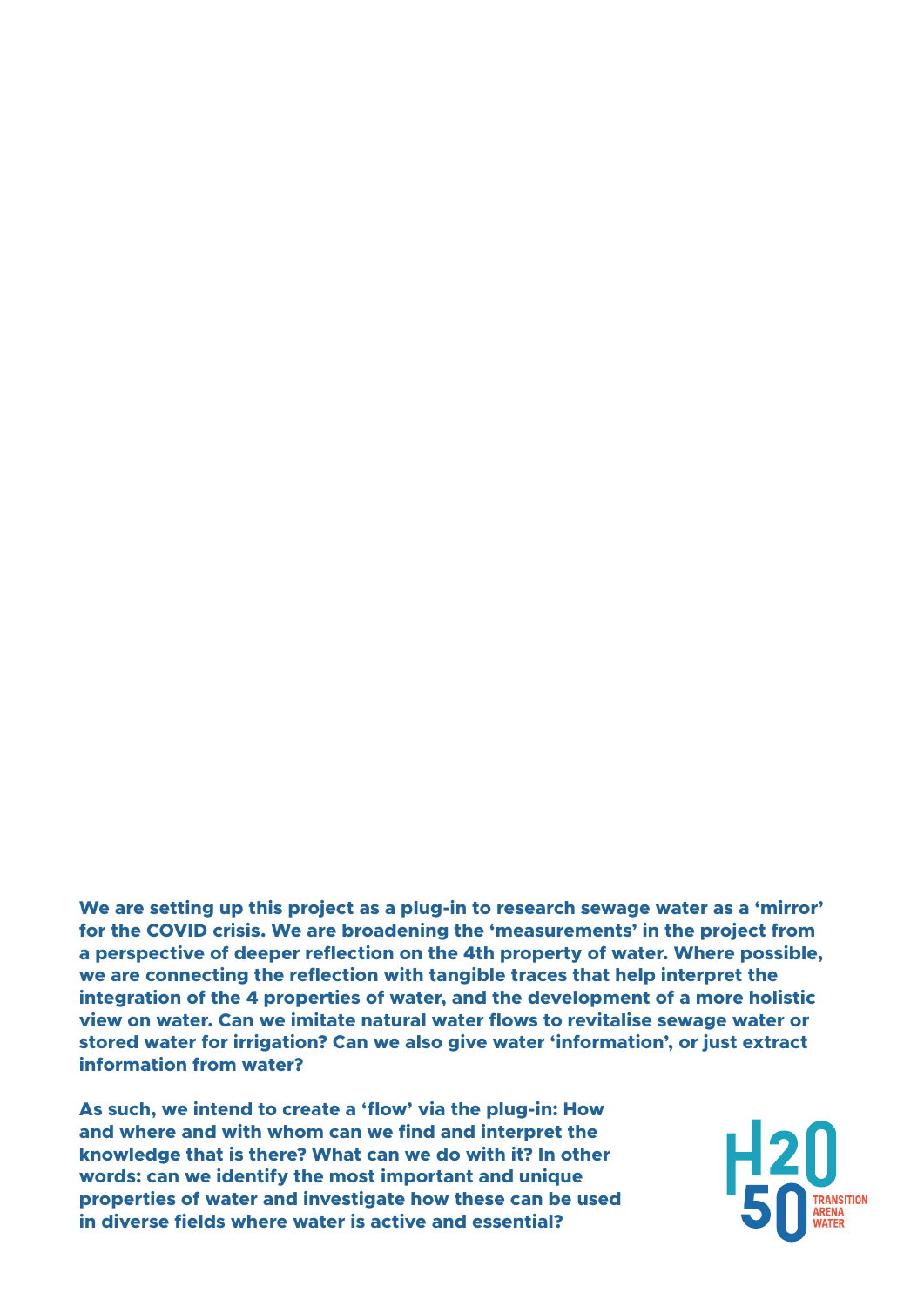### **THE POWER OF A HERD OF WATER BUFFERS**

#### *Thinking small doesn't rule out thinking big.*

Today there are an estimated one and a half million private rainwater cisterns in Flanders, meaning that Flanders has the highest average density of rainwater cisterns in Europe and possibly even the world. Today, these wells account for a total storage capacity of at least 10 million  $n^3$ . As rainwater cisterns are now obligatory in new constructions and for large-scale renovations, this capacity will only increase in the future. These cisterns are currently still stuck in the rationale of self-sufficiency at the household level: the cistern is intended to meet the water demand of the family, and to reduce consumption of drinkable tap water. However, a number of trends call for cisterns to be installed for different rationales, with new technology making it possible to explore collective rationales as well. But first: which trends can shed new light on the possible functions of our high rainwater cistern density.

There is the increasing intensity of rain showers, which requires a lot of holding capacity. There are persistent droughts, which put pressure on the water supply. There are trends in self-sufficient living and, under the influence of the corona crisis, much more homeworking. As a result, household water consumption appears to be increasing, which also causes rainwater cisterns to run out quicker. With the increasing realisation that water is not as infinite as we would like to think, it is a good idea to invest more in the smart design of the collective or at least coordinated management of our private rainwater cisterns. In addition, we can't forget that rainwater is the result of a natural distillation process (i.e. a free purification process / free service from nature) and it would be a shame if, wherever rain falls back down to earth, we didn't make use of it. Definitely if this goes hand in hand with further improvements in air quality. This happened during the lockdown, when significantly less dust was carried by raindrops through the air when they fell.

The main question is how we can make this abundance of small rainwater cisterns work together, based on a number of simple rules, so that we can spread out our demand for various sources of water (rainwater, ground water, surface water, drinking water, grey water, etc.) more widely in time and space.

In this context, navigation platforms such as Waze, Google Maps, etc. can provide inspiration. Detailed road maps are loaded onto these platforms, but their strength lies in the data provided by the large amount of users. If one car driver uses these platforms, it just functions as a regular GPS, suggesting a standard route with estimated time of arrival. The more drivers use the platform, the more functionalities suddenly pop up: e.g. congestion in certain roads and the decision rule to propose an alternative route.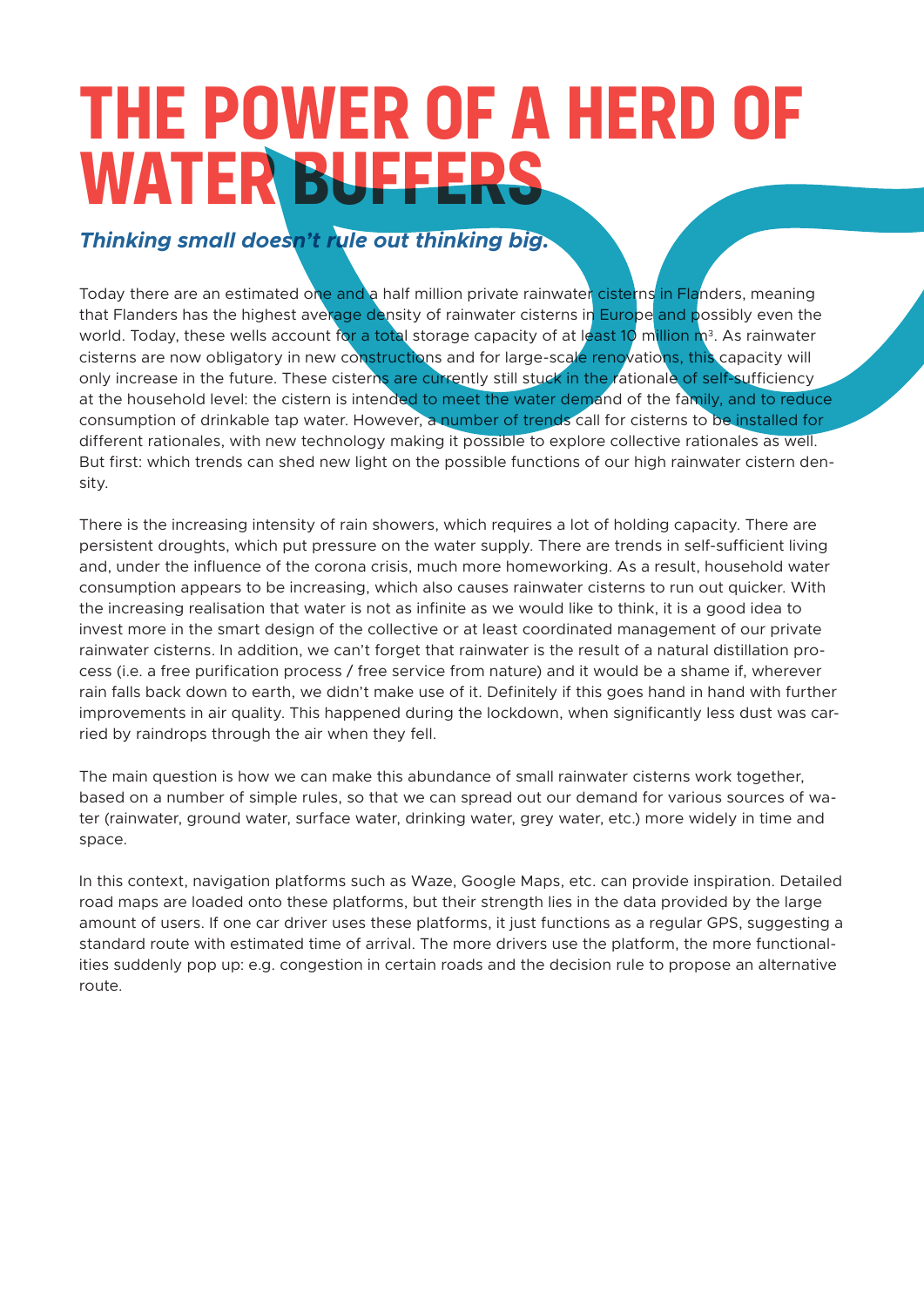Similarly, you can set up a platform for private rainwater cisterns, to which a simple digital pluviometer and altitude gauge can be connected. If only one cistern is connected to the platform, it will give you information about how much rain has fallen and how many litres are in your cistern. However, if you ramp this up to 100,000 and spread more rainwater cisterns over Flanders, we suddenly get insight into the actual rainfall, which cisterns are empty, the available buffer capacity, etc., distributed over time and space. And tailored actions can be proposed for your cistern: letting rainwater infiltrate, draining it into the sewers, using it for drinking water, injecting it into the drinking water network, draining it from the sewerage network, etc. Whereby the general basic rule for the water level in your cistern would be "Stay below the overflow level" and "Do not touch the soil", by looking at the rainwater cisterns in the area.

The challenge for our water system is not to work out complex hierarchical and decision-making structures, but to define a number of simple control rules that we can all work with together.

We are experimenting in the **first phase** with a new governance: direct communication between the government and the citizen: e.g. the citizen is encouraged via SMS to perform an action (to ensure that the buffer capacity of the rainwater cistern is maximised) and remain in control of an app in which citizens can consult each other's water supply and exchange water between neighbours. We anticipate a wave of technological innovation: smart rainwater drainpipes that allow the water to run off into the ground or to the rainwater cistern in relation to the water level in the cistern. Gauge measurements, to partially empty the cistern, connected to the installation for using rainwater. The existing pump and telecommunication can then be used for both using rainwater and diverting rainwater to sewers at times when heavy rainfall is expected. New communication protocols. The crisis cells (Flemish, provincial and local) will also have to adapt their operations to this new way of thinking and working. In the **second phase**, we will go a step further. How can we make use of each other's knowledge? Not only can the platform be filled with one and a half million private rainwater cisterns, but also with at least as many people with local knowledge about the water system, the weather and local needs.

**Who will turn the rainwater cistern project into a true commons story? Who will help look for systems and platforms to jointly manage all rainwater cisterns - and, by extension, all minor buffer capacities? Who will help test how neighbours and local residents can use each other's water or how farmers can use private cisterns and vice versa? What governance, technology, price calculations and payment models, and backup systems, are needed in this regard?**

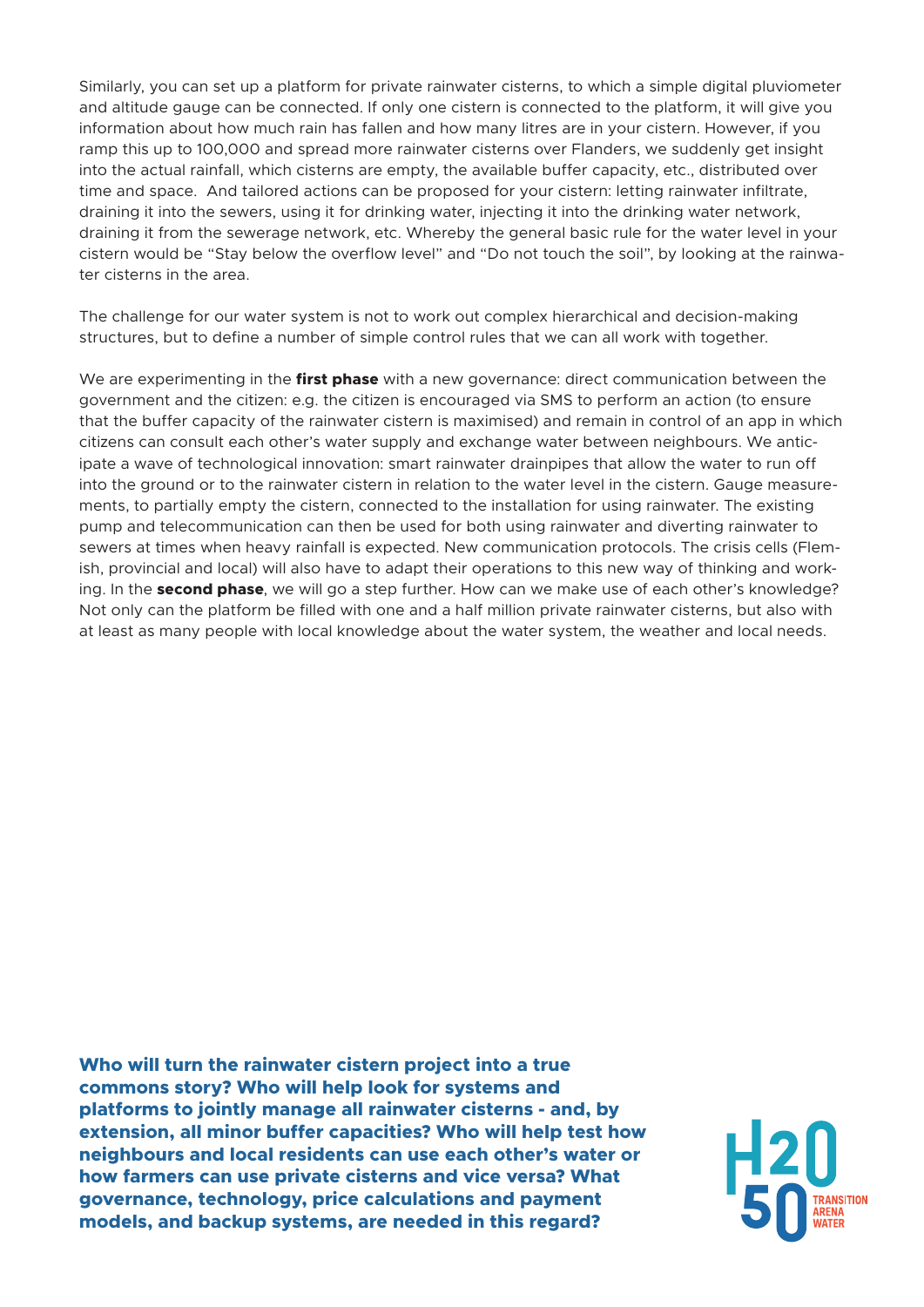### **OPPORTUNITIES TO CONNECT AND NEW VALUE CHAINS**

*"If you do not understand your role in the problem, it is difficult to be part of the solution"* 

**- David Peter Stroh**

Although long-term thinking is often seen as an obstacle to decisive action in the short term, longterm perspectives often offer openings for more fundamental rethinking in the light of complex and, in this case, very costly challenges. For example, short-term thinking about solutions will often get stuck in the immobility of the depreciation period of infrastructure. Since, especially in economic terms, you are bound to the choices that are at the base of that infrastructure. As long as it is not depreciated, there is a tendency to take that infrastructure as a framework for reflection. For example, water treatment plants reflect an assumption that you only tackle pollution at the end of the chain, and make the costs of this treatment equitable, for example through taxes or levies. The model in Denmark, on the other hand, is based on the idea that intervening at source can drastically reduce the need and costs of water treatment, while at the same time achieving a better match between responsibility and cost-sharing (the polluter pays).

But what if you shift the perspective beyond investment cycles, or fit your planned investments into other solution frameworks? What if you put the money for the planned renewal of a new sewerage system into a design exercise as an investment budget for a decentralised water management system, so that the sewerage system becomes superfluous? What if a subsidy for circular shower systems would support the energy transition, because people need a less expensive heat pump and a smaller hot water storage tank, thereby making the complete sustainability of their homes more feasible? In other words: what if you combine objectives and share the means to achieve them?

There are so many gains to be made when you can see the connections between different dynamics and transitions, and get to grips with how, on the new playing field that is then created, there are many opportunities to combine challenges, so that the common solution becomes more feasible than separate solutions for the individual challenges, which in themselves often flounder because there is no business or value model. But that takes practice. And experiment. Here are some possible ways to encourage opportunities for practice and experiment.

Drawing up competitions for creative solutions to systemic issues, such as:

- How do we detach an increase in water consumption from an increase in (and concentration of) wastewater?
- How do we avoid that rising demand for cooling energy production results in the warming up of our watercourses?
- How can the construction of infrastructure increase infiltration?
- How can food production increase water capital?
- How can increasing inland navigation increase water availability?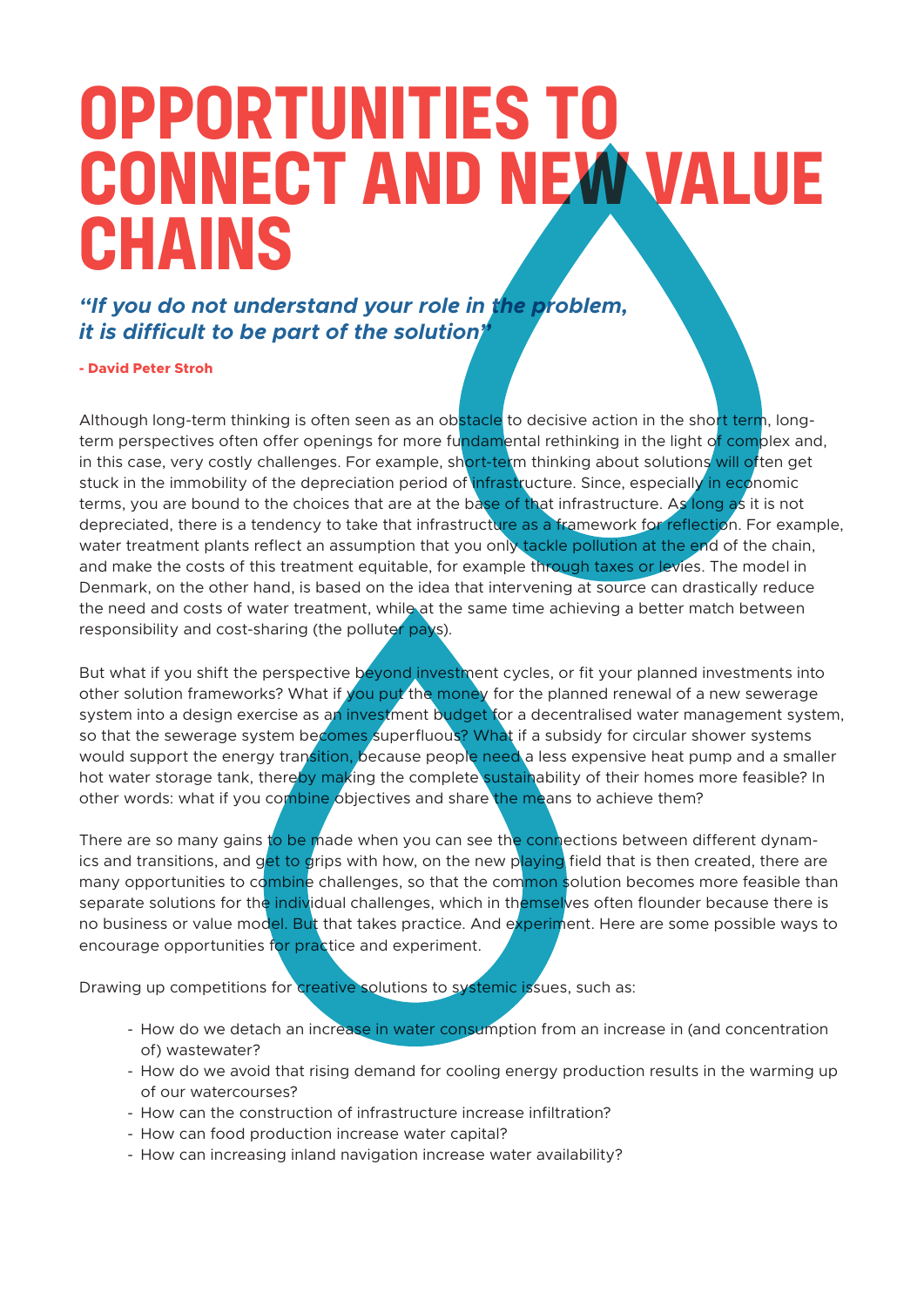Creating an agenda of opportunities to combine, by organising own co-creation workshops to detect such opportunities. For example, in the water-energy nexus. In order to meet the climate targets, a major renovation wave is needed to make our buildings more energy efficient. In the context of the proposed recovery plan (2020), a label bonus and an interest-free renovation credit (where the interest burden is borne via advance payments from the Energy Fund and the Climate Fund) will be used to entice as many new owners as possible to comprehensively renovate their homes in the area of energy. Saving water is an important lever for energy-related renovation. Where are the opportunities, models, combinations of policy instruments? The ones where we can convert opportunities for connections into more impact?

**We are setting up a scanning process in which we will search for opportunities to connect systemic changes in the various systems at the water-food-energy intersection.**

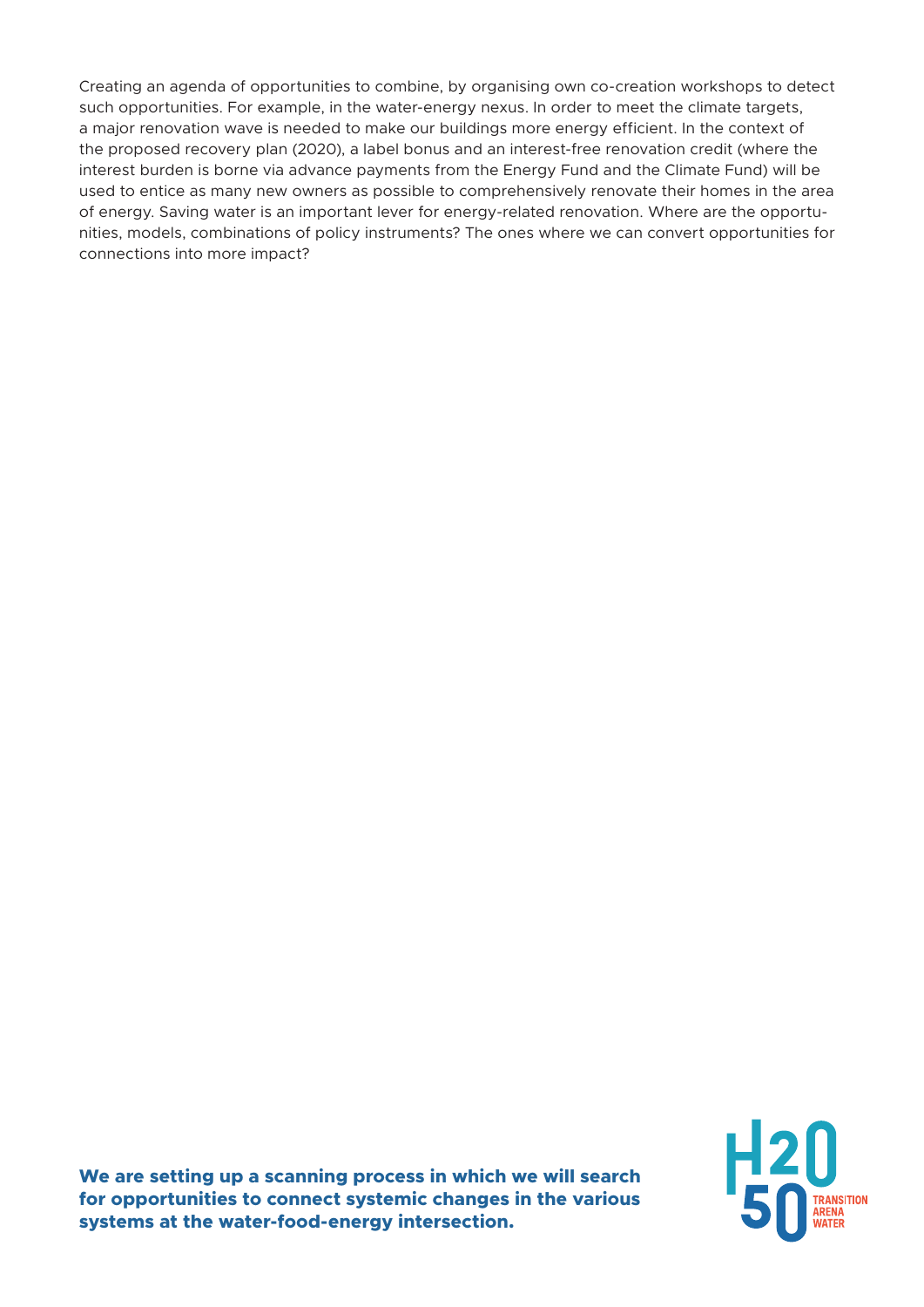### **DOES THE FARMER SOW HIS EUTU IN WATER?**

*"To forget how to dig the earth and to tend the soil is to forget ourselves."*

**- Mahatma Gandhi**

In the industrial era, the layout and development of the landscape was primarily determined by agricultural developments and needs. Society was largely focused on its basic need for food supply. The use of water in this respect was a natural given. Knowledge of the local water system was essential, as well as knowledge of the soil, natural vegetation, etc.

In the industrial era, the agricultural sector became less and less dominant. The sector benefited from industrial developments, machine-based working methods, the introduction of new methods of fertilisation, and chemical control of pests, diseases and weeds allowed the agricultural sector to produce at larger scale.

After the Second World War, the emphasis in the sector shifted even further towards large-scale and efficient production. "No more hunger" was the adage. This was definitely the case in the western world. However, when the original goal of "no more hunger" had been achieved, we continued down the same path. Larger scale, more efficiency, etc. has continued up to the present day. The focus has shifted from "no more hunger" to economic profitability.

Unfortunately, this development has gone hand in glove with a number of undesirable side-effects. Pollution and overloading of water and soil systems, reduction of biodiversity, less healthy products, etc. are just some examples.

Besides these negative consequences, the profitability of the sector has also come under pressure. Products are produced locally or regionally by a large group of agricultural operators, but for a global market with players who have enormous market power. As a result, the prices of products are under pressure. At the same time, climate policy and animal welfare are putting more and more regulatory pressure on the agricultural sector.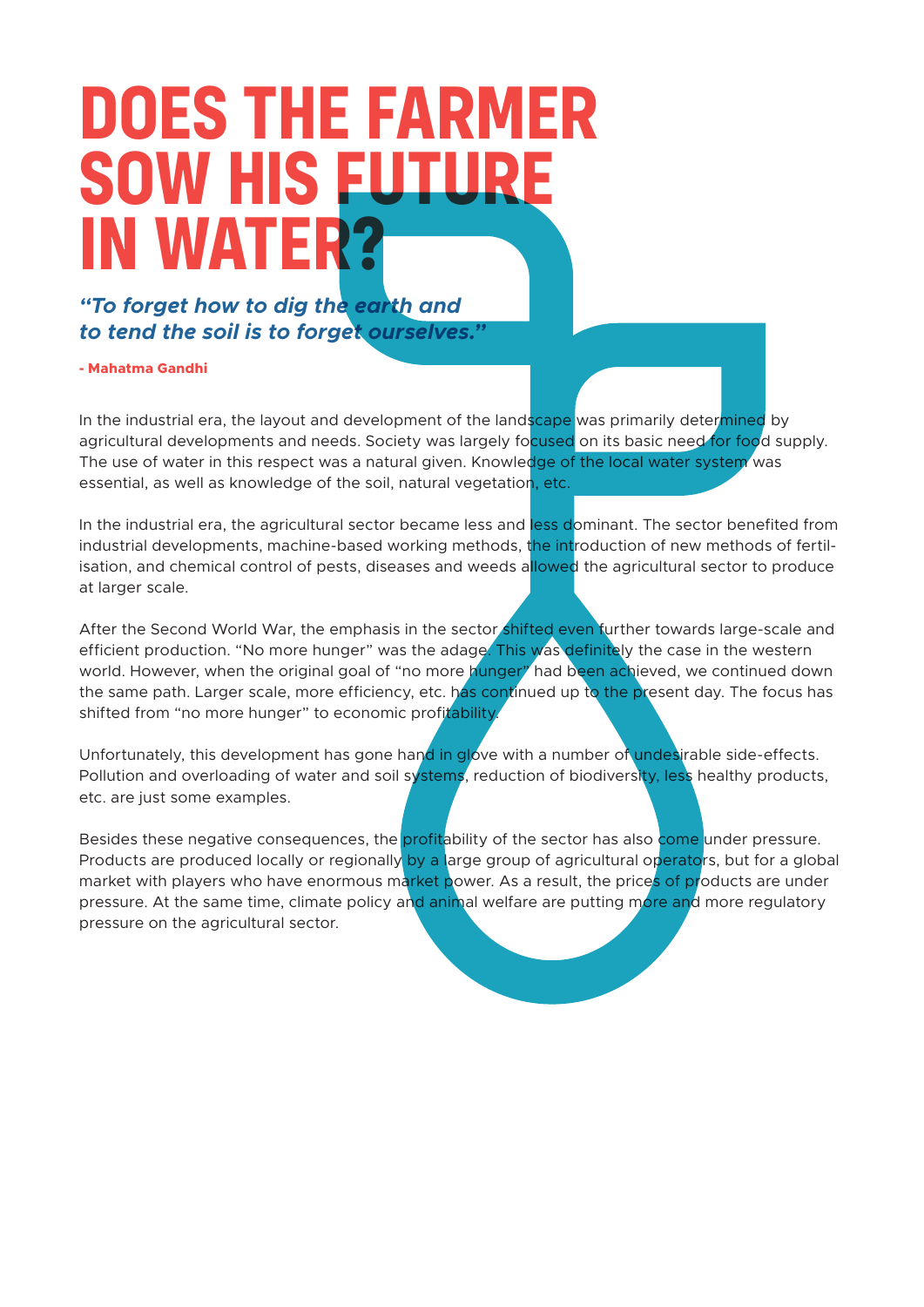#### **A new role for the agricultural sector?**

Within the frameworks mentioned above, farmers are also stuck with a rather one-sided focus on food and crop production, prioritising yield rather than, for example, water buffering or energy production.

Nonetheless, farmers are in an excellent position to know the capacities of their soil, and to use that soil much more flexibly according to needs and climatic changes. The farmer could become a central pivotal figure in a resilient deployment of land and soil in light of the various sustainability challenges facing us. Luc Lavrijsen, member of the arena and a farmer, was very clear: "If tomorrow someone wants to pay me for buffering water, I have everything I need to do it in a good and effective way. It could also make more sense than competing against the blueberries that are flown over here onto the market at lower prices, for example'. But the energy transition also offers opportunities. "It appears that 8,000 years ago, farmers found the best places to harvest solar energy on earth," according to American teacher Chad Higgins regarding the concept of 'Agrovoltaics', the combination of producing energy and food.

And here, too, there are possible opportunities for connections: for example, think how soil management affects the washing away of substances and matter from the fields to watercourses. This results in dredging costs. What if these dredging costs were seen as an investment budget to support farmers to make their soil more water retentive, and their food production more sustainable as a result, then a structural saving on dredging costs could be achieved thanks to enhanced sustainability. Worth looking into, right?

**Wouldn't it be great to develop a new future-proof perspective for the farming trade? A pivotal figure in applied sustainability policy. A challenging profession, with high social appreciation. Can we work together with young, driven farmers, financiers, governments, technology companies, etc.? See how we can devise a social business model for that profession? By designing appropriate value networks, by setting up concrete experiments. By developing new, attractive training for them, which lets them work their land as applied systems thinkers. By offering the profession an attractive long-term perspective once again.**

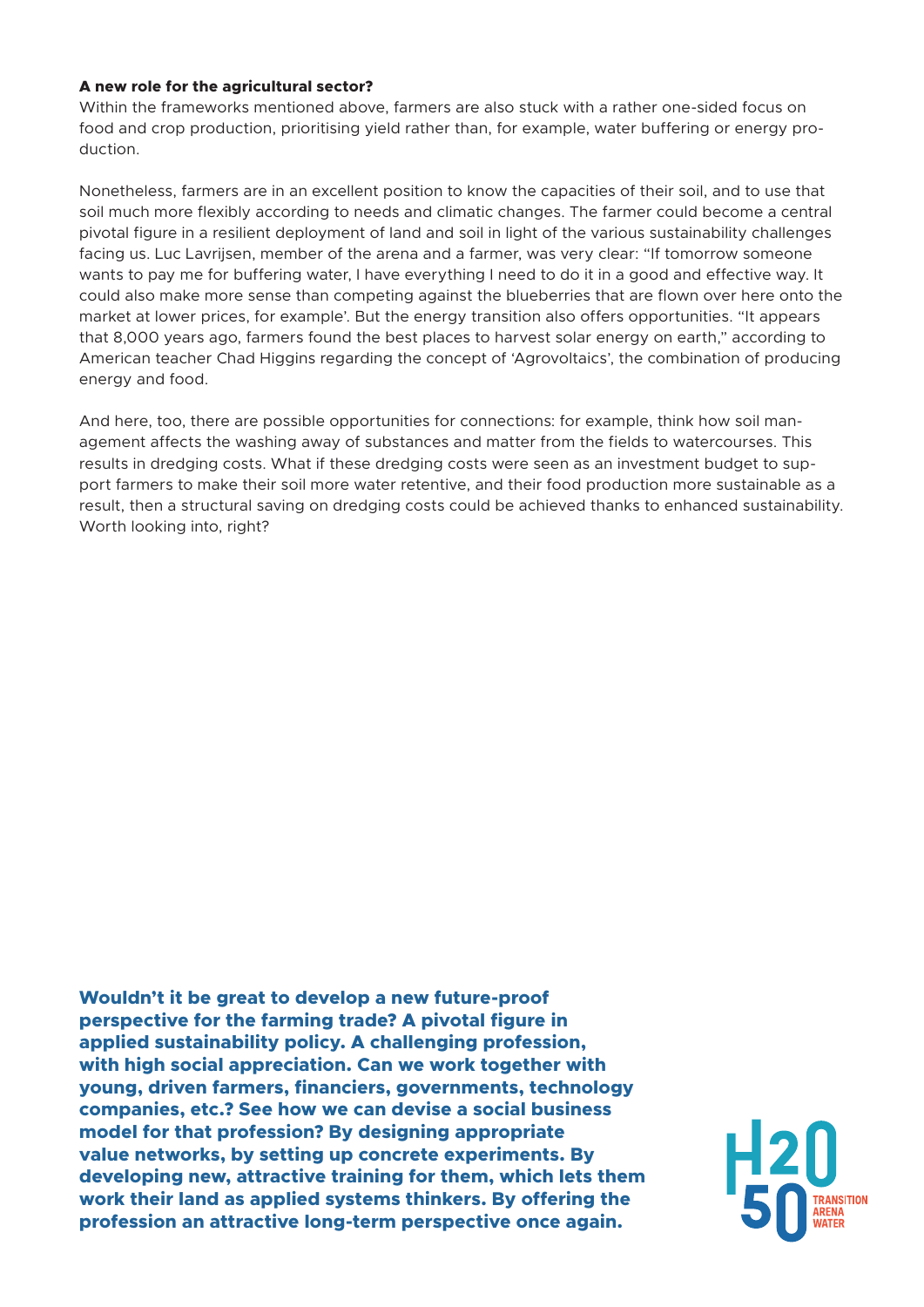# **FUND FOR SUSTAINABL PRODUCTION METHODS**

Farmers and supermarkets are generally at odds with one another. The price for the purchase and sale of agricultural products is a source of fierce dispute. The trust between the two parties is delicate. Supermarkets have charters and labels that promote sustainability, but these often also impose extra rules (and therefore costs) on farmers. Then the tensions over price and pay can flare up again. How do we break this vicious circle and restore trust between all parties?

Supermarkets can guide consumers in their purchasing habits. A customer who believes that a supermarket is heading in an unsustainable direction is one of these triggers, and appears to work. Propose a brand new charter or label that can embody that renewed confidence. An agreement between the supermarkets and farmers to levy a "tax" on non-certified products, which cannot therefore be trusted as being truly sustainable, which are sold on Belgian (or Flemish) territory, and transfer the proceeds to a fund. Certified products purchased by consumers are exempt from this tax. The proceeds are redistributed from the fund to the certified producers in order to reward sustainability. Best half mechanisms are a variation of this. Here, only the best half of the suppliers are financed from the fund. To be eligible for the fund, you therefore have to be in the best half. That creates a race to the top, instead of the usual race to the bottom.





**What would such a charter, with its associated pricing mechanism, look like in practice? What financial experts can develop this system further? What supermarkets and farmers want to be the pioneers in it?**

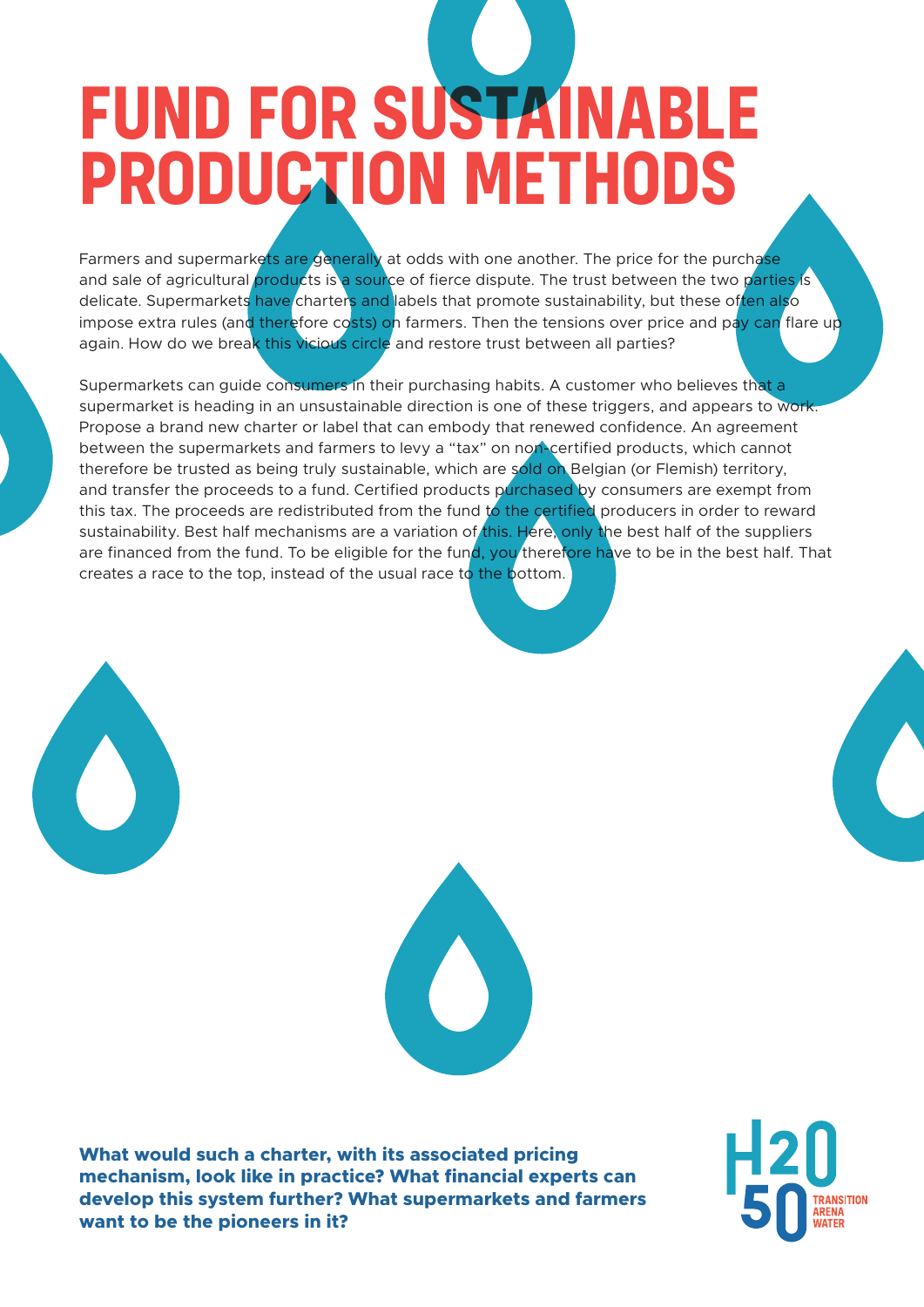### **CHANGING GLASSES GIVES A FRESH PERSPECTIVE: FROM EMISSION TO IMISSION AS THE GUIDE**

We are good at optimising the subsystems, without really understanding the interactions between these different subsystems. As a result, we take specific actions that may have a negative effect further down the line. It is also at the level of these subsystems that objectives are set out (and innovation is driven). For example, in the area of water, standards are imposed, and the discharged waste water from a sewage treatment plant must comply with these. When there is heavy rainfall (thereby diluting the waste water and lowering the performance of the water treatment) it will be decided to activate a number of overflows, so that the standards can be complied with. However, activating the overflows (whereby untreated water is discharged into a watercourse) can have a much larger negative impact than discharging less well-treated waste water.

Focusing on optimising the overall system could mean, for example, moving from an emission to an imission approach, starting from the concentrations in the environment (rather than at the point of discharge) in order to control different subsystems on this basis. In the example above, this would mean that, in the event of heavy rainfall, it would be more appropriate not to activate certain overflows, and to have the sewage treatment plant treat the waste water at a lower performance level (more flexible discharge standards). In the event of drought, the discharge standards could be tightened, as the performance of the installation would then be better. The point is to see what the ecology in the receiving water is equipped to do, and build and manage the infrastructure on this.

In a climate of more extreme weather conditions, it is becoming increasingly important to control the functioning of the subsystems, instead of the entire situation at ground level. To bring this about, another step still needs to be taken to integrate/link the various subsystems (as well as their models - which is not always obvious from a software point of view either). These include integrating sewage treatment models with watercourse models, drinking water models, models of other users: energy, transport, etc.

**We are setting up a test in which we examine to what extent it is possible to control the situation on the ground with the models, processes and instruments that are currently devised and installed for this control on various subsystems, so that an approach towards systemic management becomes possible.**

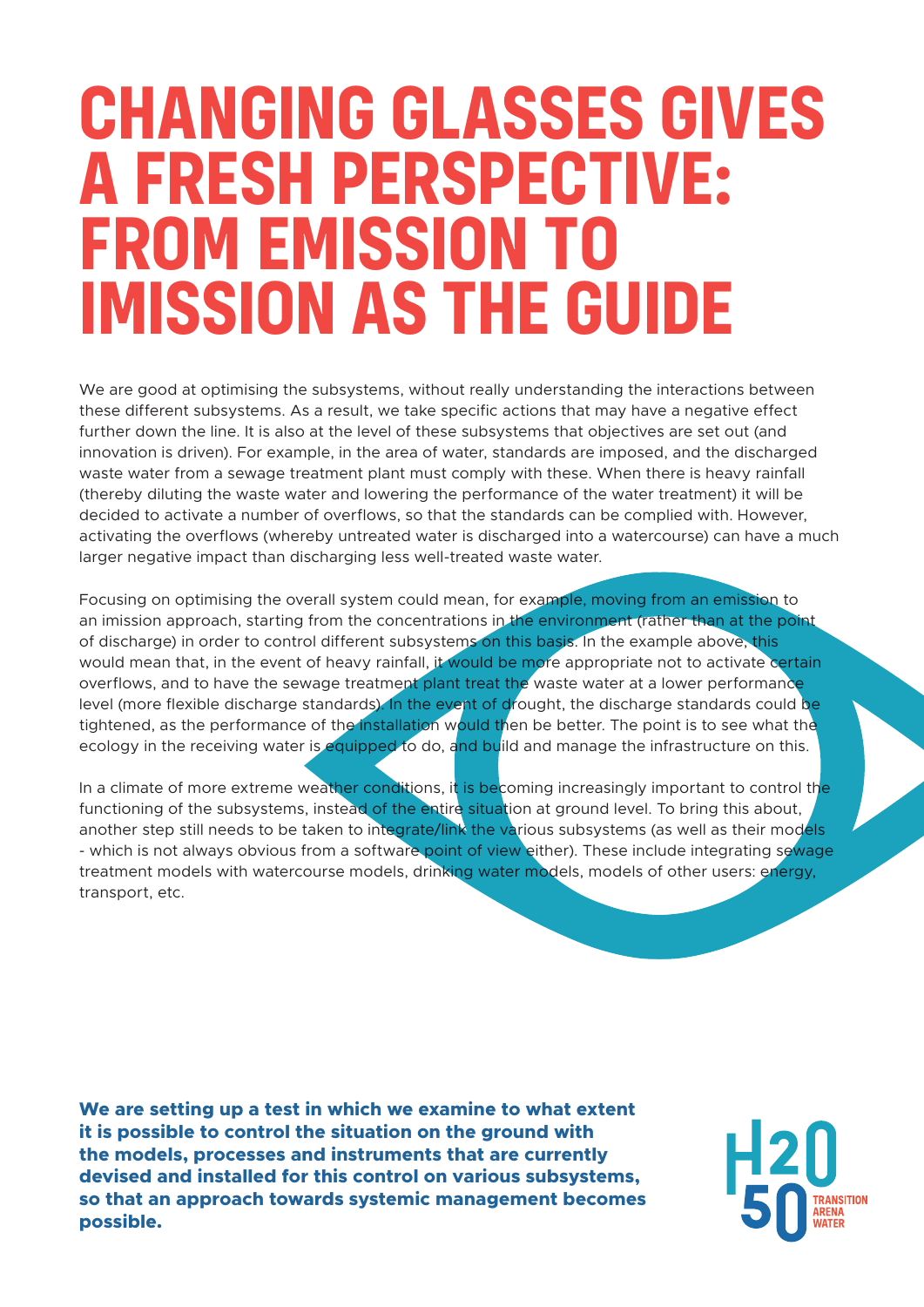# **THE WATER KILOMETRE**

#### *Did you know? The speed of water in drinking water pipes and in Flemish watercourses is approximately several dm/sec. Groundwater flows much slower, with speeds of around several cm/day.*

Transport and mobility are central issues in various sustainability challenges. The idea that a sustainable world is one in which light things are exchanged globally (e.g. information), and heavy things remain mainly local and organised in cycles as much as possible, is anything but elaborated as a vision, but it is expressive and powerful in its simplicity. This means that any source that is essentially always nearby, such as water, will also be transported as little as possible, because transport requires more infrastructure, energy, space, as the distance increases.

Water is not as fast and flashy to move as electricity, information or gas. Transport over long distances is also vulnerable. As such, it is better to focus on the availability of "nearby water". Guaranteeing this availability means retaining water locally, moving as little water as possible to other regions unnecessarily, and being as independent as much as possible from other regions. Independence therefore also means that a business park, district, or individual building draws as little water as possible from its surroundings and discharges as little waste water into it as possible.

Both extraction and discharge are important in this regard. The impact of importing and diverting water must be taken into account. Today, for example, rainwater is increasingly used to flush toilets; this avoids the need to supply treated water from somewhere else. It is commendable that rainwater and not tap water is used, but after, the rinse water typically ends up in the sewer, and that is how the rainwater is transported over a longer distance, treated and generally discharged into a canal.

It would be better if the rainwater, once used, is treated locally and infiltrated into the soil. Of course, this means that it is not enough to tap alternative local water sources, but that treating water to a standard that allows for infiltration and buffering in the surrounding area is also necessary. There are many advantages to this, such as less need for transporting mains water, less need for sewers, better water buffering through gradual infiltration. The technology to set something up like this already exists, and can be applied at building or neighbourhood level.

To facilitate it, the policy instrument of the Water Kilometre can be used. Where the water kilometre is the volume of water that has to be supplied or diverted over a given distance (km) over a period. of 1 year. A price can then be associated with this water kilometre. This encourages companies to set up where water is available, or where better water treatment technologies have been installed. A (drinking) water company or private actor can proactively take on a role by purifying waste water into drinking water in order to reduce the water kilometre for the city as a whole.

**We would like to calculate this policy instrument further and come up with an answer to the following questions: (1) How is the price set?; (2) How do we bridge the period in which the poorest will have to pay the additional cost? How do we ensure that we do not end up in a situation where social compensations cancel out profits, and (3) What is the added value of the water kilometre in reducing peak consumption?**

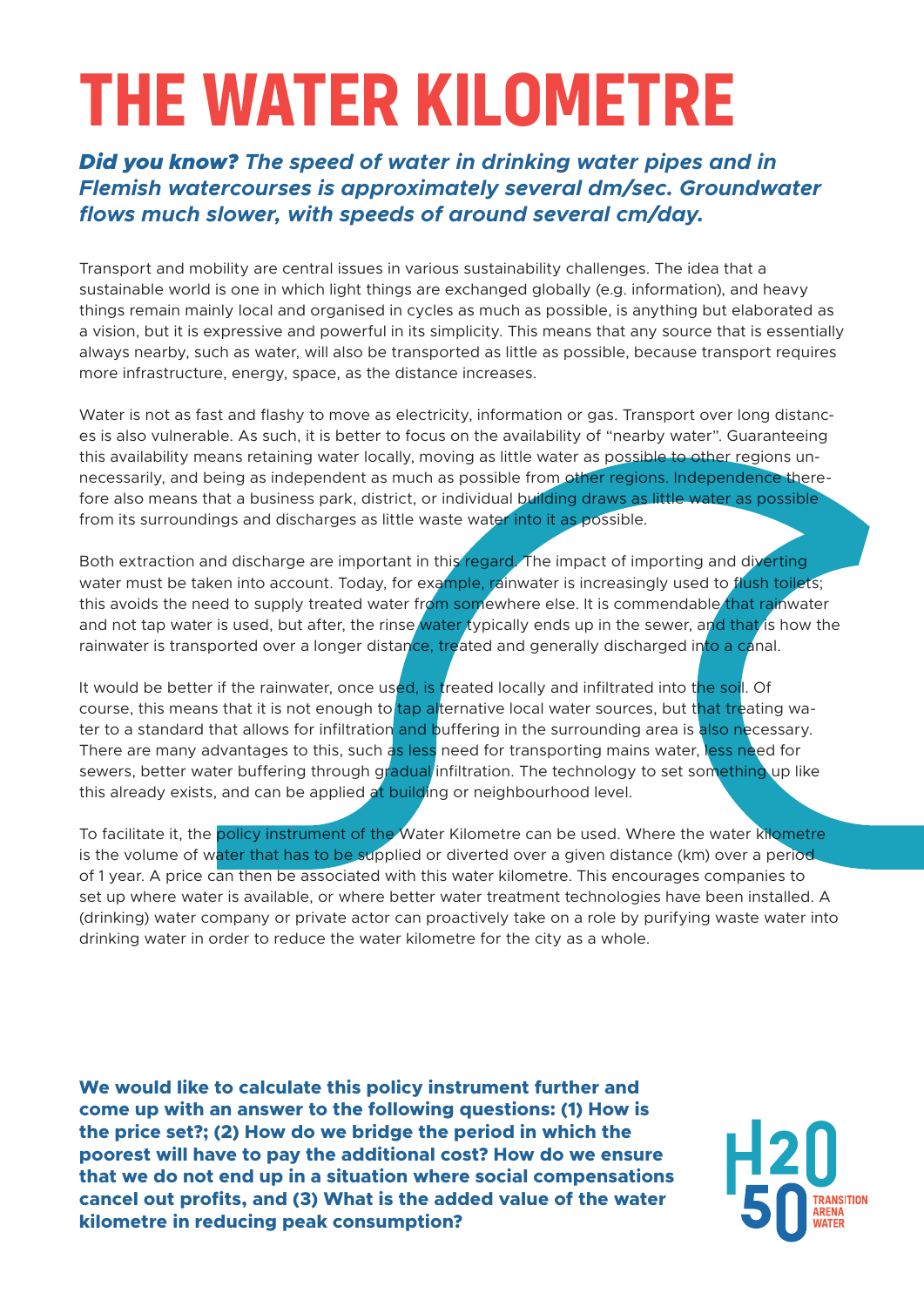# **THE WATER PHARMACIS**

#### *Water is the gaze of the earth, its instrument for looking at time.*

*L'eau ainsi est le regard de la terre, son appareil à regarder le temps.*

**- Paul Claudel**

#### **Man as the end station, or man as the starting point?**

Every year, around 1,500 tonnes of active pharmaceutical ingredients (excl. the excipients) are supplied in Belgium via pharmacies and residential care centres. Antibiotics, hormones, anti-inflammatory drugs, beta-blockers, blood sugar lowering agents, etc. require special attention. A not insignificant proportion of this pharmaceutical use is related to our Western lifestyle. For example: lots of sugary, salty and fatty food, plus overeating and too little exercise, smoking and excessive alcohol consumption. In addition, the huge pressure to work and perform in Western society also plays a role, as this causes more stress.

Most of this prescribed medication is taken and then excreted through urine. As such, the active substances inevitably end up in the environment. Because medicines are designed to act on living organisms in low doses, they also pose a risk to the environment. The surviving active particles are already causing a shocking range of undesirable side effects: fish and amphibians are becoming more feminised, fish more reckless and thus more vulnerable to predators with an impact on reproduction, abnormalities in organ development. Many of these issues have systemic characteristics. Take resistance to antibiotics for example. The excessive use and discharge of antibiotics into water creates resistance, which leads to a self-reinforcing vicious cycle in which increasing epidemics lead to more antibiotic use, resulting in even more resistance with the risk of more epidemics ...

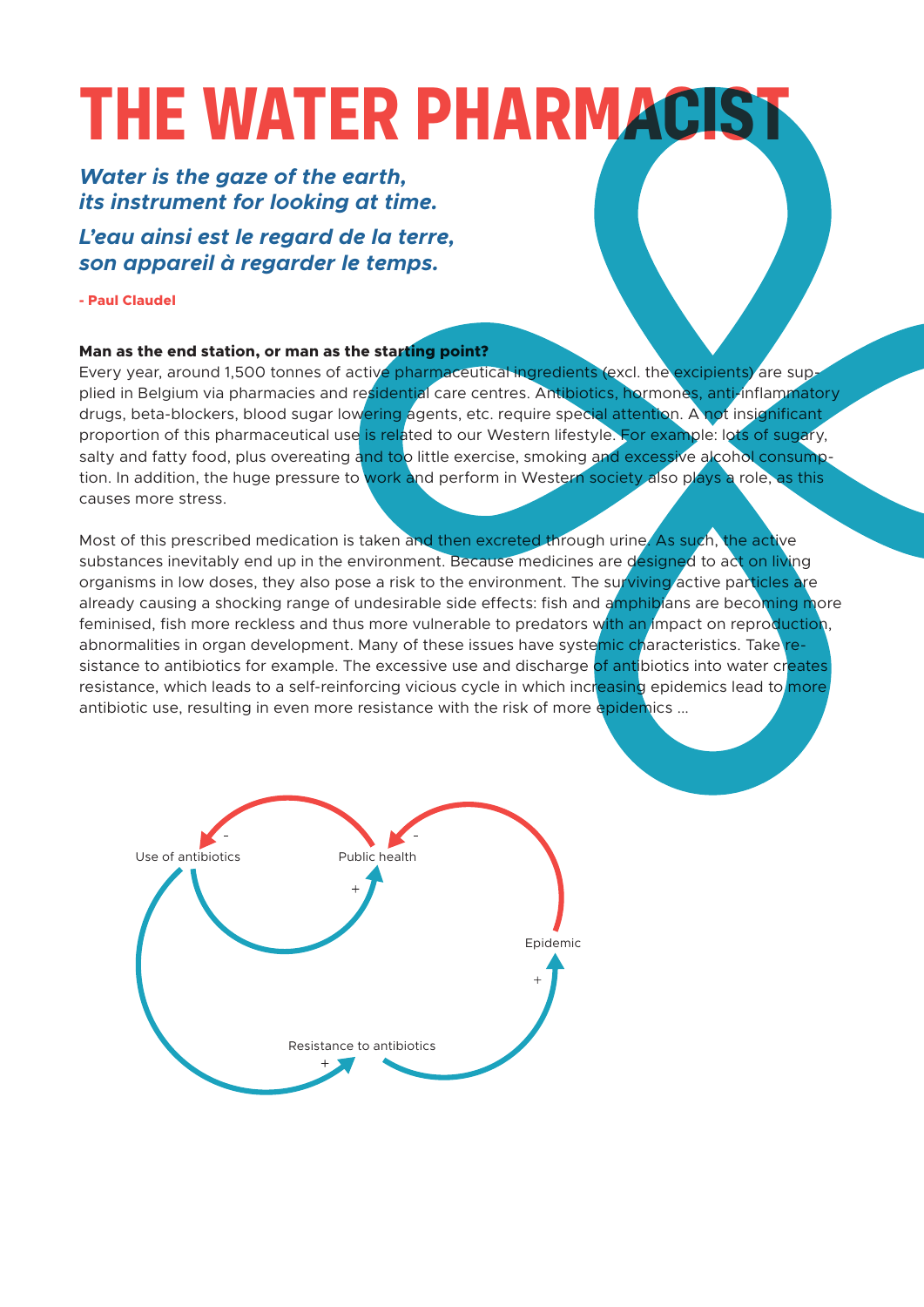All these medicines which have been examined are found in our surface waters. The health of our watercourses therefore teaches us a lot about the health of our society. And because of the ageing population, the evolution of the health sector, etc., more pharmaceutical substances will be released into the environment in the future, if no measures are taken. Moreover, climate change could magnify the impact of this on the environment: in times of drought, concentrations of active substances in watercourses will be higher, thereby having an impact more quickly. At times of heavy rainfall, overflows may be activated, which could also lead to further spreading of these substances. Our approach to health therefore erodes the Water capital, with society picking up the bill. Can we rethink this process, with an approach that enhances the Water capital?

#### **Caring for water is caring for people**

The healthcare system today is to a large extent a 'reactive anthropocentric system': we are organised to react when people fall ill. For example, hospital funding is based on the number of sick people who are admitted rather than the number of healthy people in the area. The corona crisis has already intensified the need for more funding to flow towards green and blue (water) infrastructure in public spaces for the benefit of public health (including mental well-being). The system issue that thus arises is how costs avoided in the health system can be mobilised to strive for a pollution-free environment.

**Together with actors from the entire care and health chain, we want to look for innovative possibilities and opportunities that we have never thought of before, or redesign or optimise existing systems. We are contributing knowledge that can lead to a more water-friendly design of medicines. We are brainstorming together with doctors and pharmacists about how to prescribe medicines in a water-friendly way. We are looking at financial levers to place actors more 'upstream' of their responsibility. We are looking at how care forests can reduce the need for medication, while simultaeously promoting buffering, CO2 storage and cooling.**

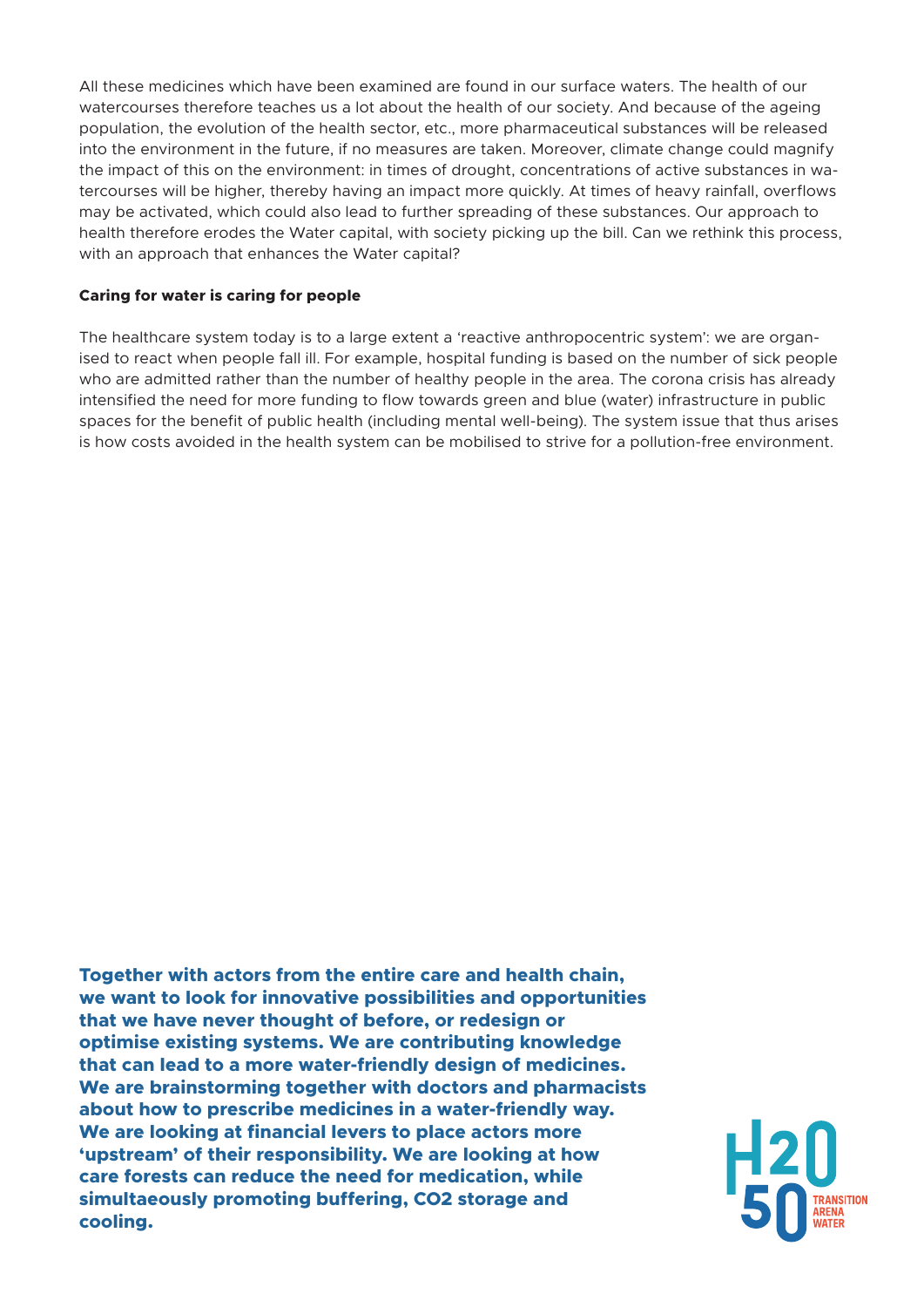### **THE RICE FIELD COMMUNITY**

When the soil is completely saturated with water, e.g. after prolonged rainfall, there is limited infiltration of rainwater, i.e. it does not penetrate further into the soil. The soil acts like a "paved surface" and the water will flow directly to the receiving watercourse. The water is only held up to a limited extent above ground level by the presence of vegetation or minute differences in topography.

Around the world, we find examples where there are different approaches to this overflowing water, with buffers which try to capture it. Rice fields are an obvious example. But also Machu Picchu, for example, where more than seven hundred terraces held the upper soil, enabling more forms of agriculture, and which were part of a vast water supply system that stored drinking water and prevented erosion of the steep slopes.

Imagine if we applied this philosophy in the Flemish Ardennes or other hilly areas. Building small dams or terraces on the plots on the hills. This could be done, for example, by planting hedges along the edges of plots, which automatically creates small terraces, a method that our ancestors often used in the area around the Flemish city of Voeren, for example. This creates an extra buffer so that the water from the plots is initially retained behind the dike or hedge, to the point where the buffer is full and the water flows slowly over the dike into the watercourse. This way, peak flows to the receiving watercourse can be reduced, thereby limiting possible downstream floods. Moreover, the loss of fertile farmland is also prevented. Another advantage is that it is not concrete infrastructure, but is adaptable to the ever more rapidly changing context in which our relationship with water has to take shape.



**How much water can be held in our hilly region when you build small 50cm dams around meadows and fields? What cooperation between landowners, farmers, tenants, residents, etc., is necessary in this regard? How do we envisage this management? How do we enhance local knowledge (water citizenship) about water, so that farmers and landowners can manage the system themselves?**

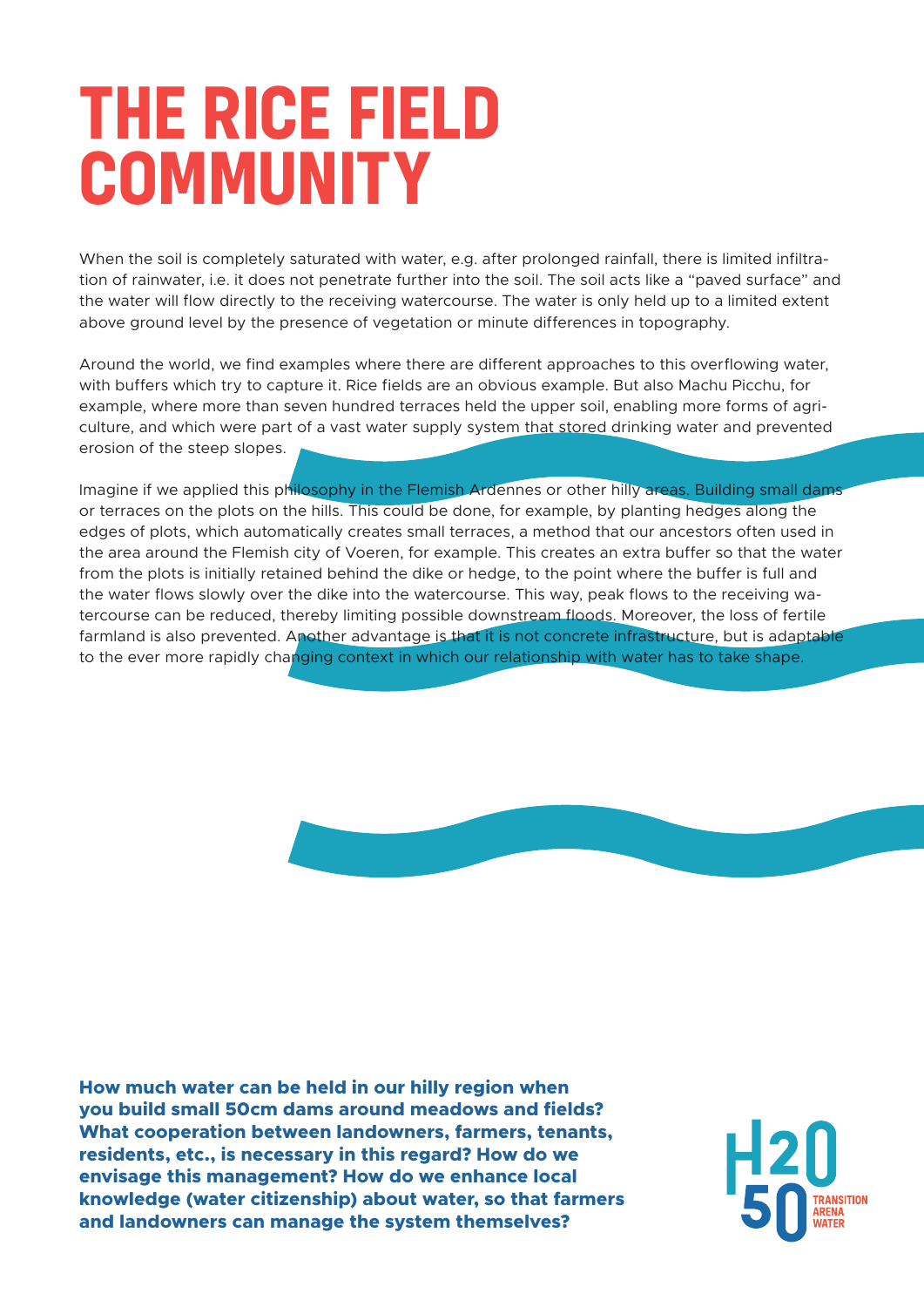### **THE SYSTEM IS A MODEL FOR WATER CAPITAL**

A common line of thought is that water is too cheap and that a change in behaviour can only be achieved through price increases. The problem is that putting a price mechanism right in the middle of the market results various undesirable side-effects. For example, certain income classes will be severely disadvantaged, meaning that social adjustments will have to be made, which costs money. And more affluent people can justify increased use: "I'm paying for it anyway, so what's the problem". So you run the risk of what we have come to call 'yellow vest sustainability'. At the level of economic actors, however, price mechanisms can be used to keep companies away from the most vulnerable sources. But you are actually shifting the **pressure to another water source**, which in turn may become vulnerable. Control via price does not give a signal to the type of activity you want, and is definitely not a constructive mechanism to support the development of that type of activity. As long as a company has a well-functioning business model, and can therefore continue to pay the cost of water, chances are that everything will stay as it is. Water is still virtually invisible in the accounts of many companies, because these accounts record its importance in terms of euros, not in terms of dependence. Water may only represent a small budget, but if were to vanish, the company would be unable to function. Small innovative practices and companies, despite their strategic importance, should then try to prove themselves in an environment that opposes rather than supports them.

Based on statistical research into the demand for drinking water according to the applied rates in the past, the price elasticity could be determined on the basis of empirical data. The price elasticity is -0.17; which means that if we increase prices by 10% in Flanders there will be a decrease in demand of only 1.7%. In other words, the demand for water is fairly inelastic and depends only to a limited extent on price, at least at the current price level of water.

Besides the fact that a price mechanism does not provide the desired incentives, we can also highlight that the price of water is highly politically charged, meaning that the price mechanism only has limited room for manoeuvre, which only calls more urgently for other approaches.

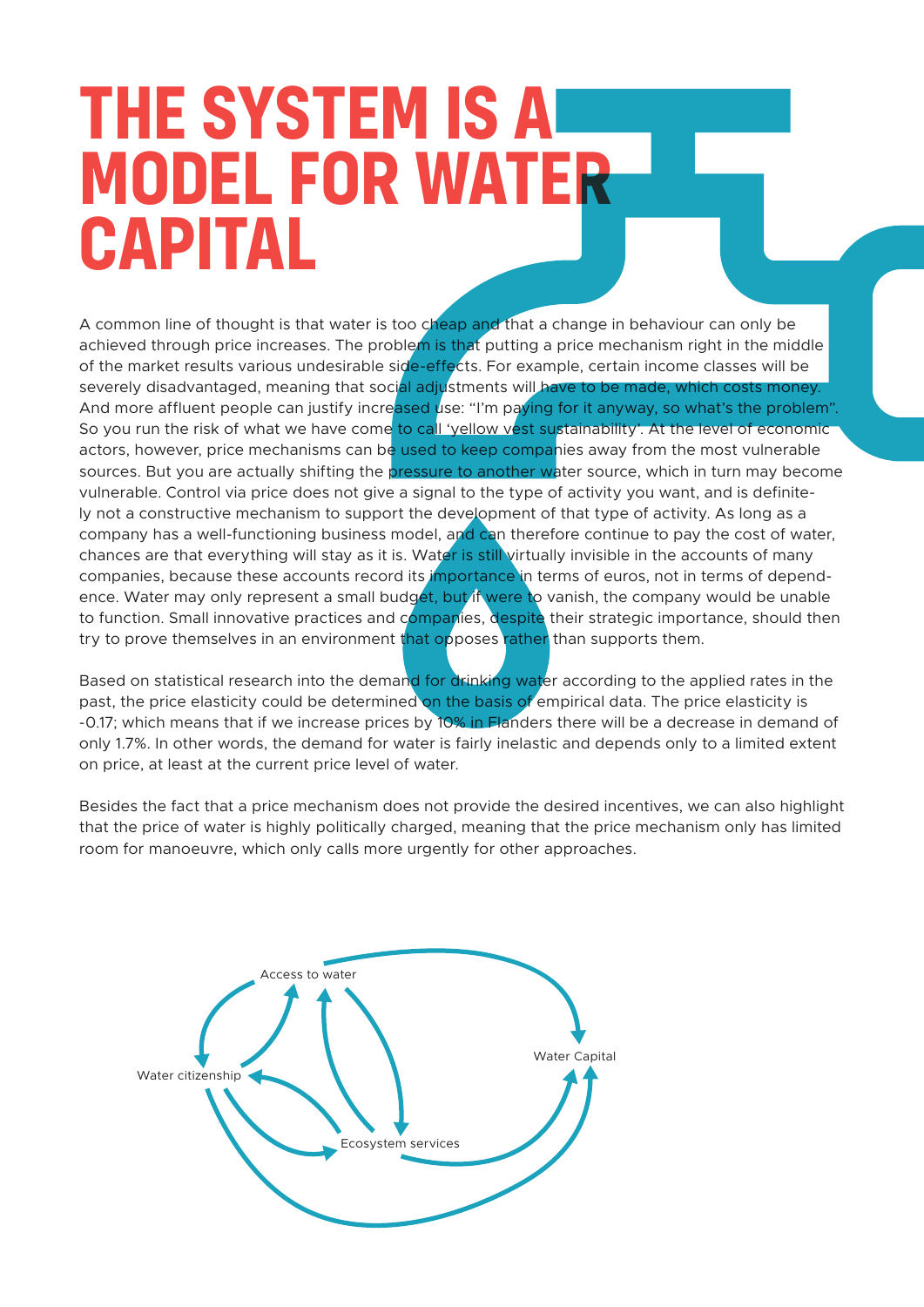Another way of thinking is to consider water as broad social capital. And as with any other form of capital, you want to increase its value. Within the water arena, a thought process was started, with the assertion that three variables must be in a balance sheet in order for the Water Capital to increase.

- *Access to water*: an indication of the usability (quality dimension) of water for the various users (from industry to nature) and also of the volume (quantity) of available water.
- Water citizenship: the degree to which citizens (water users) are aware of the water challenges, they have knowledge of and insight into the water system, and (as a result) also take their responsibility in managing the water system (and their connection with water also becomes much broader than it is today. Today, the main connection with personal water use is the water bill). An ideal cause and effect relationship between "Access to water" and "Water citizenship" is that increased access does not translate into maximum consumption.
- Ecosystem services (including economic services): the value provided to society via water.

Instead of relying on price, you rely on these three variables to enhance water capital.

**We are using system dynamics modelling to explore the potential of this paradigm as a basis for system change. In interdisciplinary co-creation sessions, we are investigating the relationships between the three corner stones of Water Capital, and devise relationships that could be effectively calculated via the model. This would provide the necessary new insights into the possible social and economic benefits if the guiding philosophy for the water system were to be built up from this elaborate analogy with the (purely) economic concept of capital.**

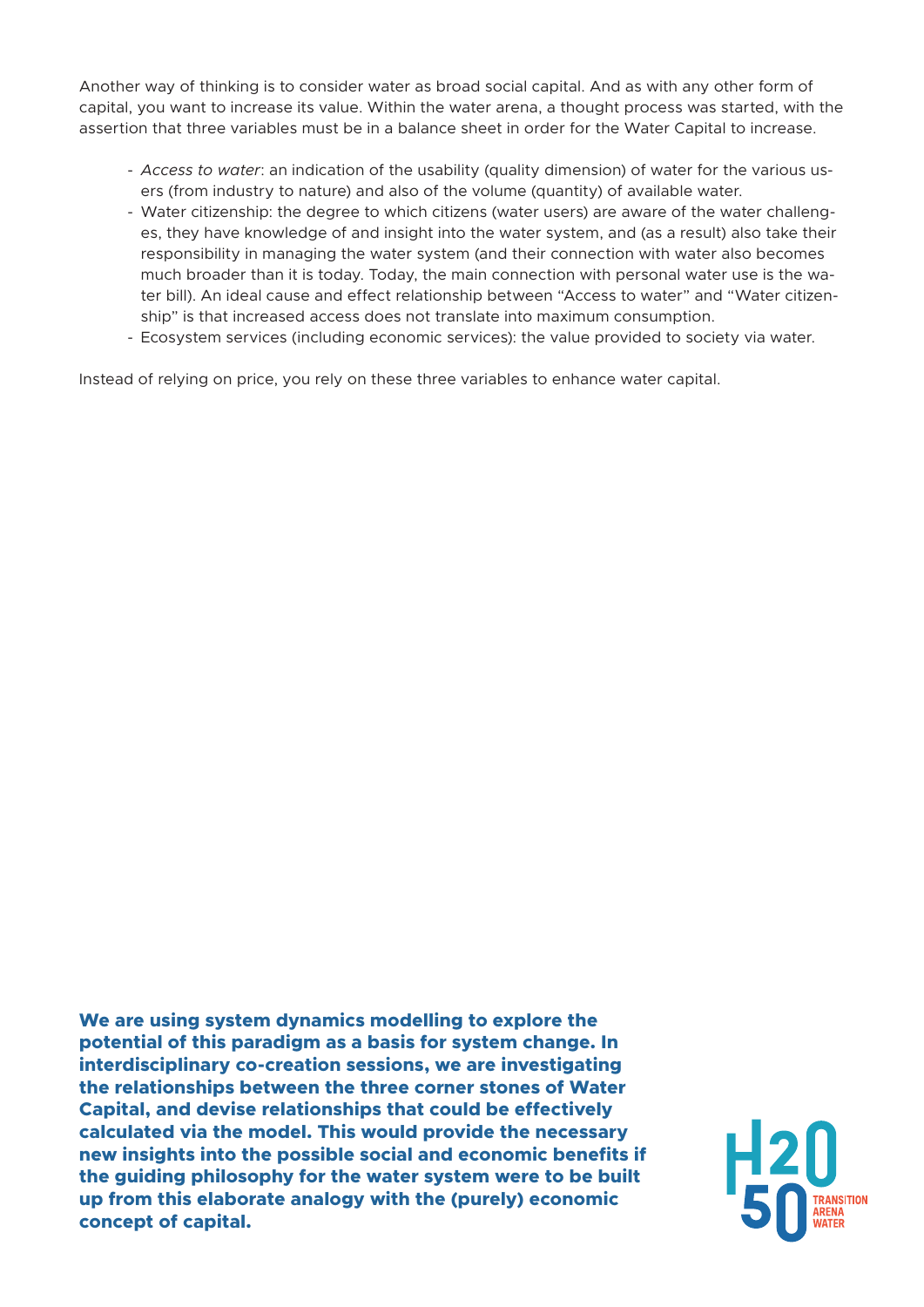# **THE WATER BATTERY**

In the past, we wanted to get water away from the city as quickly as possible. In recent years, cities have been increasingly embracing water. "Water in the City" projects are appearing ever more often, the discourse around green-blue networks and infrastructure is intensifying: from reopening watercourses to integrating water storage in squares and playgrounds. Citizen projects (collecting water from large roofs, using drainage water from construction sites, etc.) also mean that we are increasingly seeing the city as a sponge of and for water, and we act accordingly.

What if we go a step further and let local residents collect the rainwater in their neighbourhood and manage it together? Imagine a large "battery" of water storage facilities that collect the water from all the large roofs in the centre of the neighbourhood. What happens if you leave the management of these cubic meters to the local water knowledge of the residents and local organisations? How could they manage it in order to deploy the buffer at peak moments (let it drain and fill up at the right times)? What is the necessary expertise in this regard? What new forms of entrepreneurship would such a water battery attract? What creative ideas could develop from this at the neighbourhood level? A sustainable carwash, a network of taps with rainwater throughout the neighbourhood, a corresponding roof vegetable garden...?

In new housing estates, ideas on sustainable water use can easily be integrated, as the necessary infrastructure can be planned in advance. In existing neighbourhoods, you need to work with the existing infrastructure and the existing social network. It is therefore all the more interesting to focus our research on these existing neighbourhoods, to see what is necessary in order to store water there. Cities and neighbourhoods are constantly changing, and space is scarce. Finding a "permanent" place for a water battery will not be easy, but what if we find a system that is modular and portable? A battery that can move from one temporary empty spot to another?

In Ghent, we already found a location that we think could be eligible for a temporary experiment. In neighbourhood park De Porre (in the centre of the Moscou-Vogelhoek district) there is an old textile factory with an abandoned depot. Around the park there are 14,000 square metres of roof area on larger buildings (schools), where water can be collected in the abandoned depot. More than 10 million litres of water can be collected in the depot, in cubitainers or other forms of storage. Water is already central to the design of the park. Imagine the dynamism this water battery could bring to the neighbourhood?

**Can we design a modular "water battery" that can be installed in a central spot in a neighbourhood? What would have to be put in place for a community of residents to manage it? What would be the outcome in terms of water awareness in the neighbourhood? Could it help schools with educating children in a new way on how they look at water?**

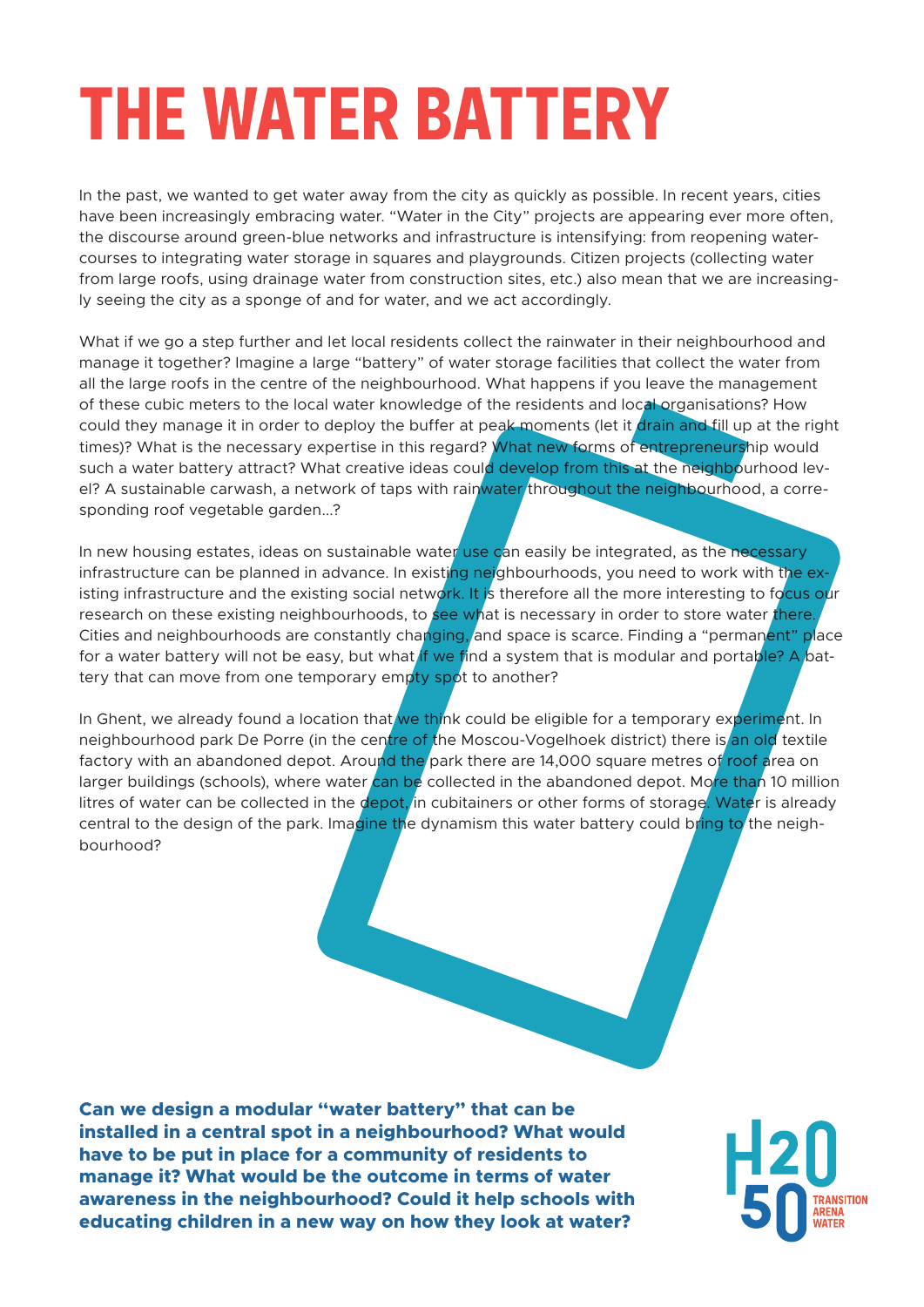### **MANY HANDS MAKE LIGHT WATER WORK**

#### **The user engaged, space for creativity**

If we bring the management of drinking water closer to the user, we create a safer system and greater water awareness. In the future, the composition of drinking water will increasingly be adapted to the preferences of the user. "The role of the government will then be to ensure that everything takes place within the framework. The user can decide the rest, which will lead to a new combination of central and decentralized services".

"Bringing the product closer to the consumer stimulates creativity. A good example is San Francisco. Here, having a water policy is compulsory even at the building level. The nice thing is that people experience for themselves that they can do more with water." Korneel Rabaey, member of the arena and professor, hopes that there will also be compulsory self-provision of water in Flanders in the future. "This will boost innovation. Many things are already possible in technological terms, it's just a question of whether we are bold enough to take the step financially". Korneel is convinced that technological investments will pay for themselves over time. "For example, there is already a brewery that purifies its own waste water. That investment will pay for itself within a few years". Or take the port of Ghent, which is able to be self-sufficient. The only question that remains is, "Do we take the plunge"?

#### **Water fund for radical and decentralised research**

Ultimately, Korneel dreams of structural innovation and sees a water fund for radical water innovation based on the example of the excellent water sector in the Netherlands. "For me, structural research means from research to implementation, we shouldn't just limit ourselves to replication." Korneel already has a number of topics in mind and talks enthusiastically about the possibilities: 'We have to look at salt flows in a different way, the technological challenge being able to separate salt. The knowledge and technology is here in Flanders, we have the skills, it can go faster".

And on the example of the buildings in San Francisco "we resemble San Francisco a lot in terms of water quantities, I can picture a pilot of 100 buildings that are ready to set up their water policy at building level". A decentralised future, greater awareness of water among users with plenty of room for structural innovation. If it were up to Korneel, it would be these steps that would help us progress in the coming years.

**He sees us starting to work on issues such as "What is the scale of the circularity?" "At what level can you best be selfsupported?" and "How do we connect water systems with each other?"**

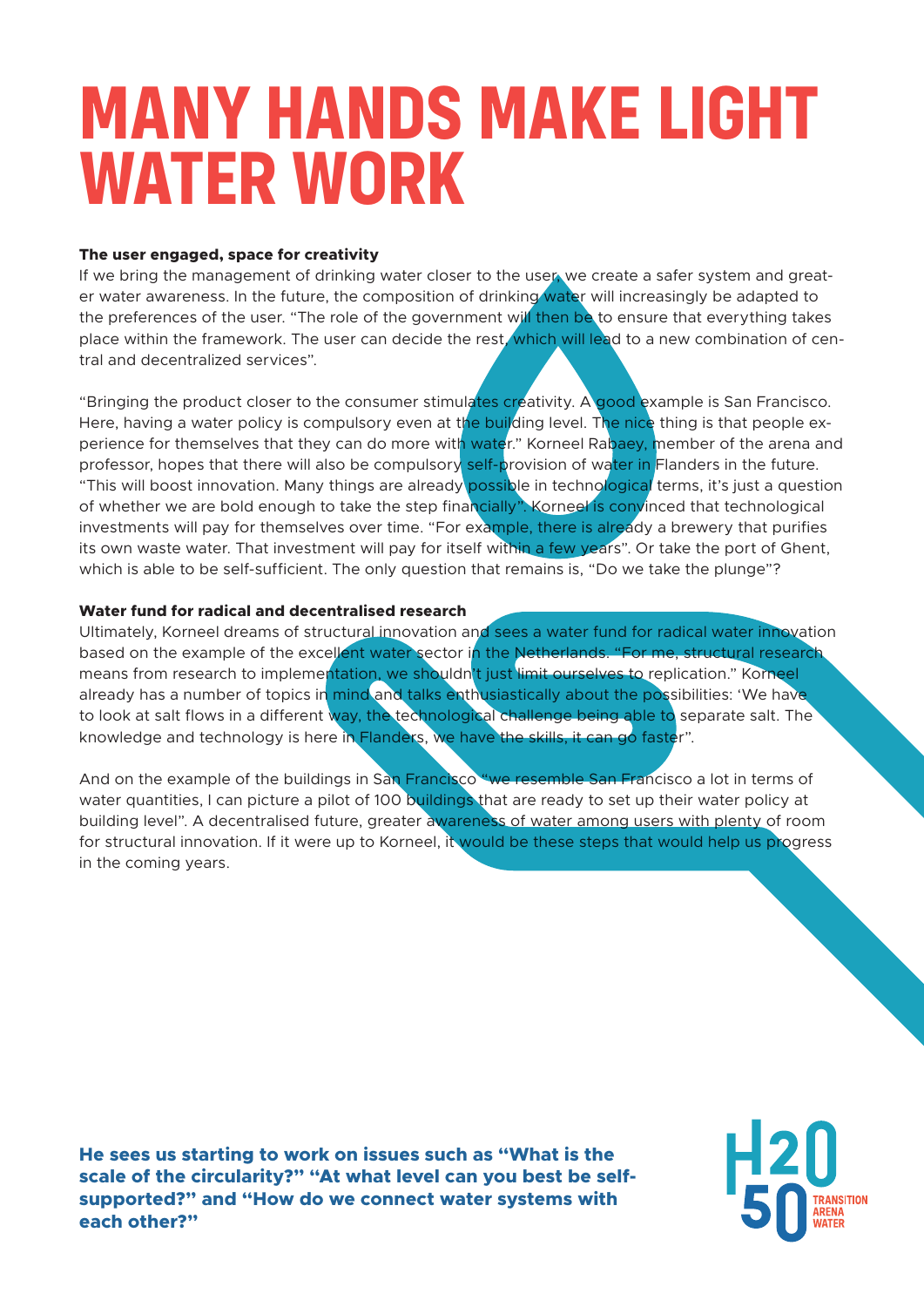### **WATER IS THE NEW GOLD**

#### *"When the well's dry, we know the worth of water."*

#### **- Benjamin Franklin**

Over the centuries, water has primarily been seen as something to use or consume. Appreciation for water has often been somewhat lacking. Attention was mainly focused on energy sources, which are linked to power and financial gain. Availability of water (especially in our western world) was never a real problem, neither quantitatively or qualitatively.

In recent years, however, it has become clear that there needs to be more focus on water in our society. Both when it comes to the availability of water (or the lack of it) and water pollution. In fact, we have both an (imminent) obstacle and a damage crisis when it comes to water. We can survive without equipment and machines that depend on other resources, but no-one can survive without water. Water is the capital of life.

#### **Soil and water value**

Our financial system is more or less linked to raw materials, in fact everything to that comes out of the ground. You could say there are three levels of value, with raw materials as the primary level, everything that is made from them as the secondary level, and the financial system created to keep the economy running smoothly as the tertiary level. Money therefore has a soil value, as it were, but is only a derivative of what is real value.

Water is often 'overlooked' in this calculation. But if we are talking about soil value, we can also mention water value, or water as capital. Now that the global economy is out of balance, the soil and water value of money is becoming important again. It is the only thing we can fall back on in a real financial and economic crisis. Nonetheless, calculating the true soil or water value is difficult. There are polluted soils, minerals that are depleted or no longer present, water areas that no longer provide clean water, etc.

Soil and water systems will need to be revived. Water must be purified again and raw materials already used must be recycled. To achieve this, we need a bridging phase that needs to be optimised from the perspective of a frugal policy.

In order to make a success of this revival, a broad support base and a broad coalition of actors/ stakeholders are necessary. Collaboration is essential. Within this process of re-assessing the soil and water value, investments will have to be made. Profitability from an economic perspective in combination with sustainability in and for society ensures that investments in this area will become life-giving again.

Pure water capital can give positive returns, and the value can grow or at least remain constant. Keeping some aside, we can manage the future water capital for future generations in a circular and sustainable model.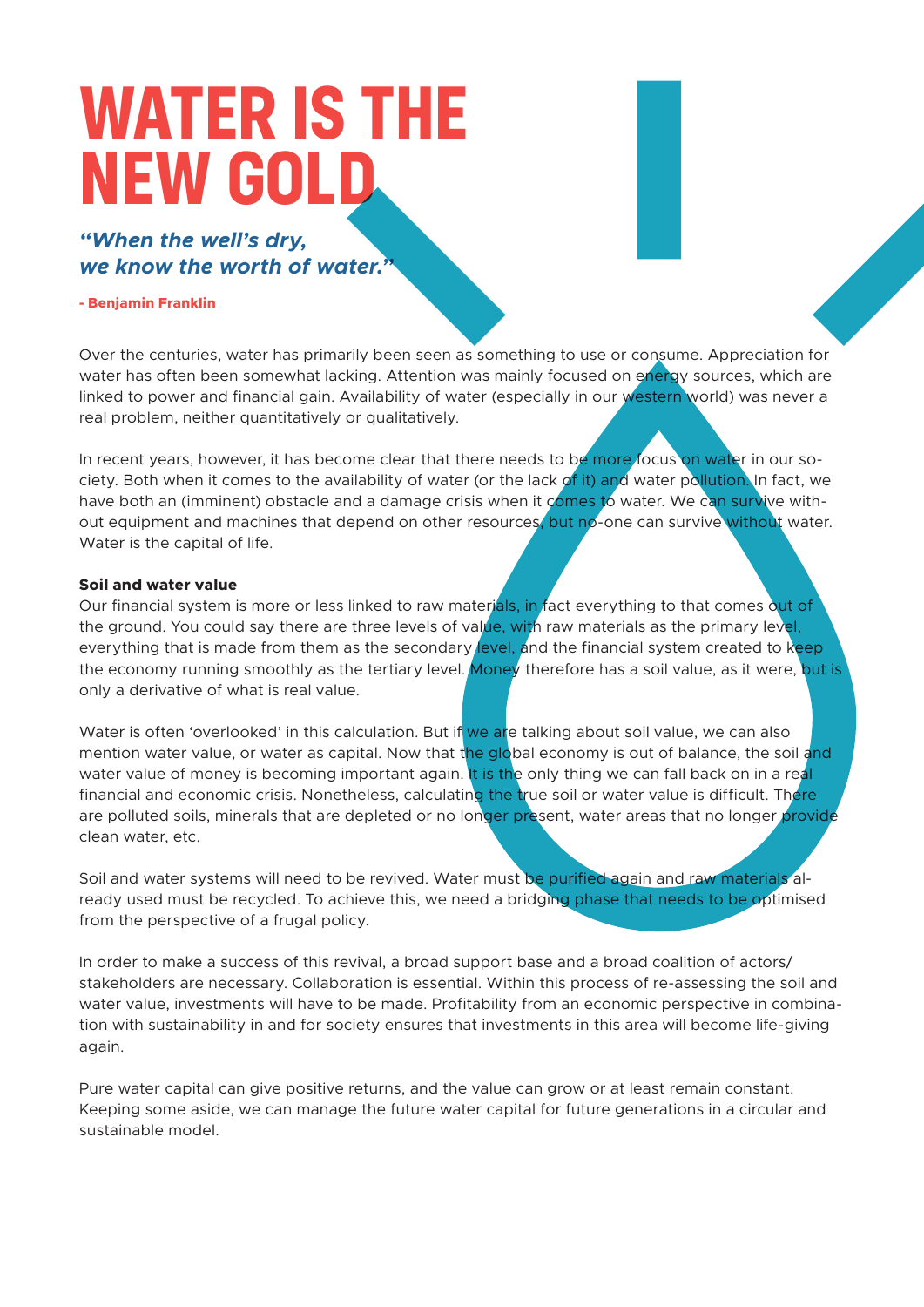**Valuation: What kinds of value can we give to water? How do we assess them? How does this relate to other economic values and mechanisms such as prices, taxes, subsidies, etc.? Who is responsible for these values, and how? In other words: Can we develop models that make this transparent and show what depends on what? If so, who and what do we need?**